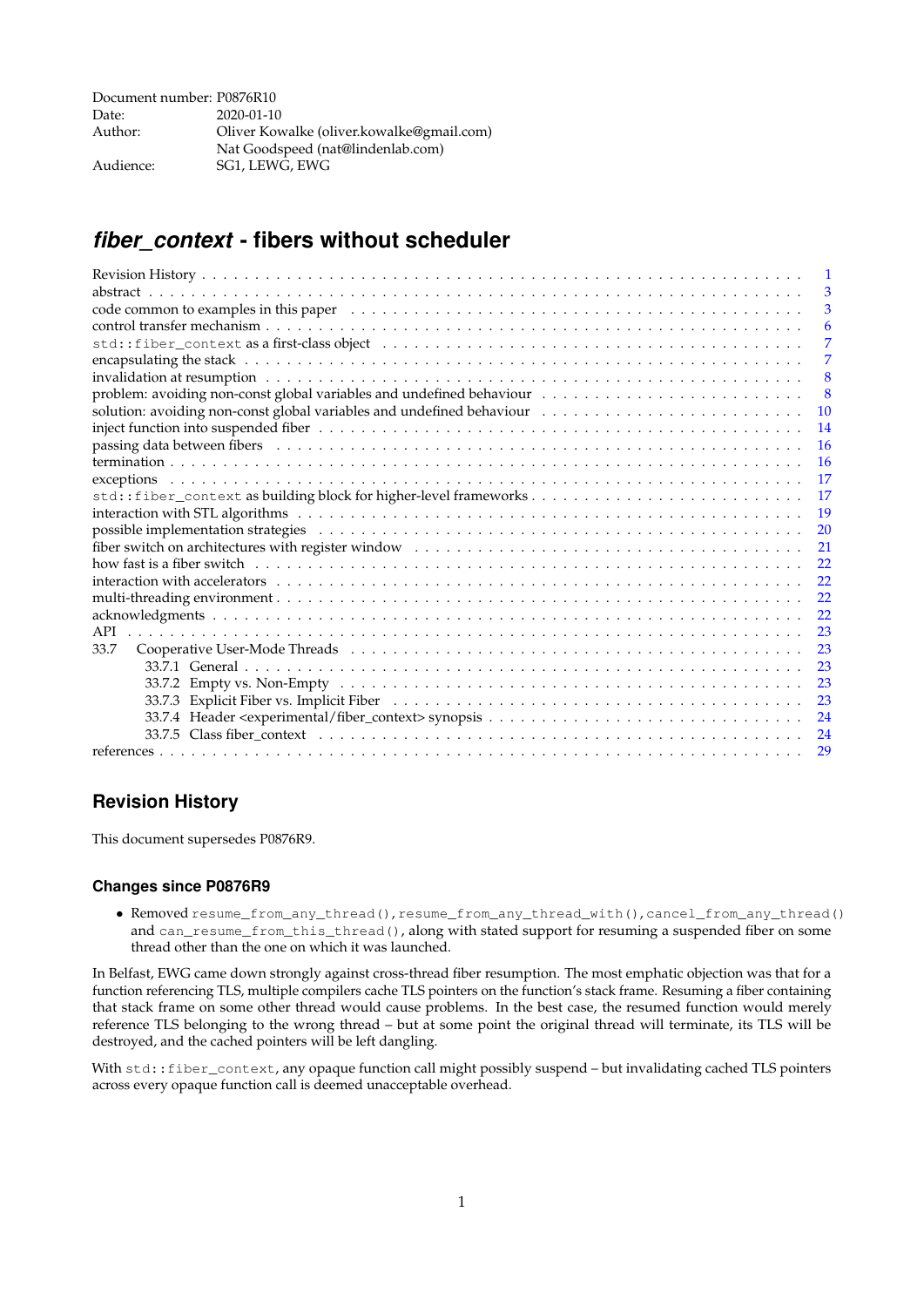### **Changes since P0876R8**

- Reinstated cancellation function constructor argument.
- Added cancel() and cancel\_from\_any\_thread() member functions.
- Re-removed std::unwind\_fiber().

SG1 directed P0876R9 to conform to the Cologne 2019 recommendations, with any other changes proposed in a separate paper.

#### **Changes since D0876R7**

- Cancellation function removed from std::fiber\_context constructor.
- std::unwind\_fiber() re-added, with implementation-defined behavior.
- Added elaboration of filament example to bind cancellation function.

P0876R8 diverged from the recommendations of the second SG1 round in Cologne 2019. It did not introduce cancel() or cancel\_from\_any\_thread() member functions. In fact it removed the cancellation-function constructor argument.

std::fiber\_context is intended as the lowest-level stackful context-switching API. Binding a cancellation-function on the fiber stack is a flourish rather than a necessity. It adds overhead in both space (on the fiber stack) and time (to traverse the stack to retrieve the cancellation-function). For this API, it should suffice to pass the desired cancellation-function to resume\_with(). If it is important to associate a cancellation-function with a particular fiber earlier in the lifespan of the fiber, a struct serves.

A more compelling reason to avoid constructing an explicit fiber with a cancellation-function is that no implicit fiber has any such cancellation-function – and the consuming application cannot tell, a priori, whether a given std::fiber\_context instance represents an explicit or an implicit fiber. If  $\star$ this represents an implicit fiber, what should the proposed cancel() member function do?

Passing a specific cancellation-function to resume\_with() avoids that problem.

P0876R8 follows SG1 recommendation in making it Undefined Behavior to destroy (or assign to) a non-empty std::fiber\_context instance.

std::unwind\_fiber() was reintroduced with implementation-defined behavior to allow fiber cleanup leveraging implementation internals. Its use was entirely optional (and auditable).

#### **Changes since P0876R6**

- Implicit stack unwinding (by non-C++ exception) removed.
- std::unwind\_fiber() removed.
- Cancellation function added to std::fiber\_context constructor.

In Cologne 2019, SG1 took the position that:

- The fiber\_context facility is not the only C++ feature that requires "special" unwinding (special function exit path).
- Such functionality should be decoupled from  $std$ : fiber\_context. It requires its own proposal that follows its own course through WG21 process.
- Depending on this (yet to be written) proposal would unduly delay the fiber\_context facility.
- For now, the fiber\_context facility should adopt a "less is more" approach, removing promises about implicit unwinding, placing the burden on the consumer of the facility instead.
- This leaves the way open for fiber\_context to integrate with a new, improved unwind facility when such becomes available.

The idea of making std::fiber\_context's constructor accept a cancellation function was suggested to permit consumer opt-in to P0876R5 functionality where permissible, or convey to the fiber in question by any suitable means the need to clean up and terminate.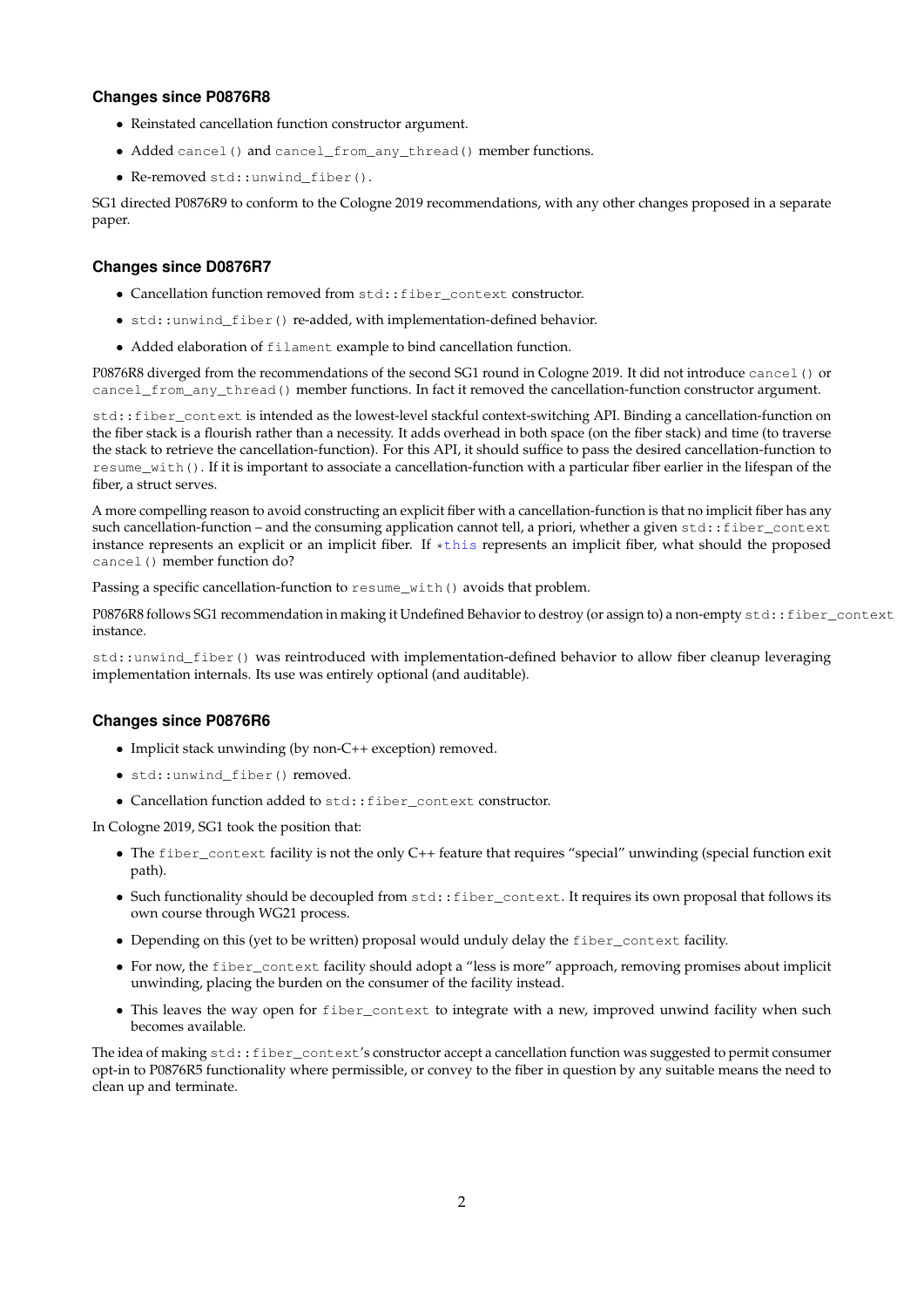Requiring the cancellation function is partly because it remains unclear what the default should be. This could be one of the questions to be answered by a TS. Moreover, the absence of a default permits specifying later that the default engages the new, improved unwind facility.

#### <span id="page-2-0"></span>**Changes since P0876R5**

- std::unwind\_exception removed.
- fiber\_context::can\_resume\_from\_any\_thread() renamed to can\_resume\_from\_this\_thread().
- fiber\_context::valid() renamed to empty() with inverted sense.
- Material has been added concerning the top-level wrapper logic governing each fiber.

std::unwind\_exception was removed in response to deep discussions in Kona 2019 of the surprisingly numerous problems surfaced by using an ordinary C++ exception for that purpose.

Problems resolved by discarding std::unwind\_exception:

- When unwinding a fiber stack, it is essential to know the subsequent fiber to resume. std::unwind\_exception therefore bound a std::fiber\_context. std::fiber\_context is move-only. But C++ exceptions must be copyable.
- It was possible to catch and discard std::unwind\_exception, with problematic consequences for its bound std::fiber\_context.
- Similarly, it was possible to catch std::unwind\_exception but not rethrow it.
- If we attempted to address the problem above by introducing a std::unwind\_exception operation to extract the bound std::fiber\_context, it became possible to rethrow the exception with an empty (moved-from) std::fiber\_context instance.
- Throwing a C++ exception during C++ exception unwinding terminates the program. It was possible for an exception implementation based on thread\_local to become confused by exceptions on different fibers on the same thread.
- It was possible to capture std::unwind\_exception with std::exception\_ptr and migrate it to a different fiber – or a different thread.

## <span id="page-2-1"></span>**abstract**

This paper addresses concerns, questions and suggestions from the past meetings. The proposed API supersedes the former proposals N39[8](#page-28-0)5,<sup>8</sup> P0099R1,<sup>[10](#page-28-1)</sup> P0534R3<sup>[11](#page-28-2)</sup> and P0876R9.<sup>[19](#page-28-3)</sup>

Because of name clashes with *coroutine* from coroutine TS, *execution context* from executor proposals and *continuation* used in the context of future::then(), the committee has indicated that *fiber* is preferable. However, given the foundational, low-level nature of this proposal, we choose *fiber\_context*, leaving the term *fiber* for a higher-level facility built on top of this one.

The minimal API enables stackful context switching **without** the need for a **scheduler**. The API is suitable to act as buildingblock for high-level constructs such as stackful coroutines as well as cooperative multitasking (aka user-land/green threads that incorporate a **scheduling facility**).

Informally within this proposal, the term *fiber* is used to denote the lightweight thread of execution launched and represented by the first-class object std::fiber\_context.

## <span id="page-2-2"></span>**code common to examples in this paper**

Destroying a non-empty std::fiber\_context instance invokes Undefined Behavior – you must first call cancel() (see [termination\)](#page-15-2). To simplify code examples in this paper, we introduce an autocancel wrapper class that tracks the sequence of std::fiber\_context instances representing a particular fiber. When an autocancel instance is destroyed, it calls cancel() on the stored std::fiber\_context.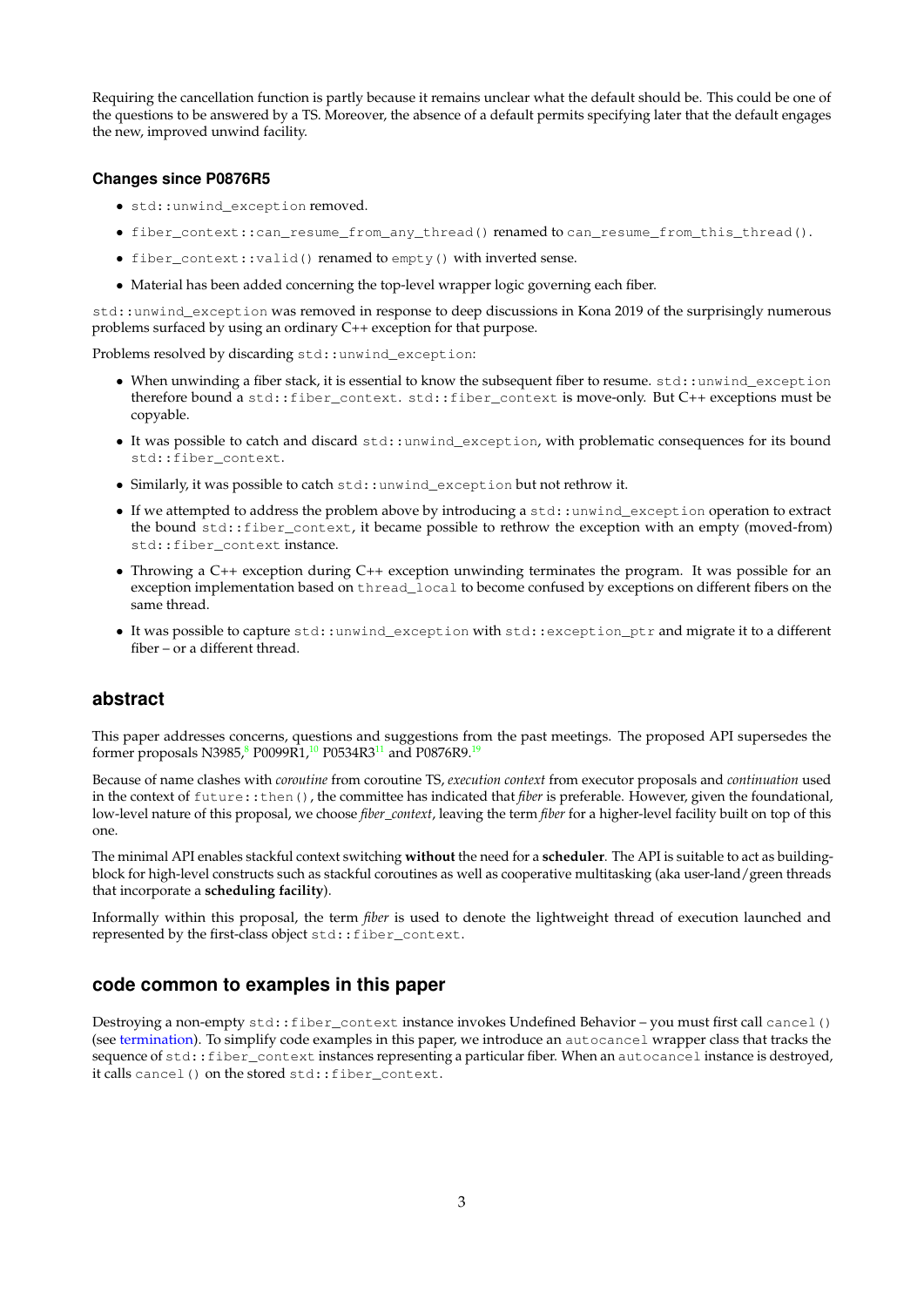```
// autocancel is a wrapper class that, when destroyed, implicitly cancels its
// stored fiber_context. It uses the tactic seen in the example 'filament'
// class to continually update the fiber_context representing the fiber of
// interest. (See "returning synthesized std::fiber_context instance from
// resume()")
class autocancel{
private:
    std::fiber_context f_;
public:
   autocancel() = default;autocancel(std::fiber_context&& f):
        f_{std::move(f)}
    {}
    ~autocancel() {
       // For purposes of code examples, assume that cancel() always
       // returns an empty fiber_context instance, which is safe to
       // discard.
       std::move(f_).cancel();
    }
    // for initial entry from a plain fiber rather than an autocancel instance
   void resume(){
       std::move(f_).resume();
    }
   void resume( autocancel& ac){
       std::move(ac.f_).resume_with([this](std::fiber_context&& f)->std::fiber_context{
            f =std:: move (f);
            return {};
        });
    }
};
```
The std::fiber\_context constructor accepts an entry-function and a cancellation-function (see [fiber\\_context\(\) noex](#page-23-2)[cept\)](#page-23-2). Many of the examples in this paper are coded so that every explicit fiber terminates by returning a non-empty std::fiber\_context instance from its entry-function. In such examples, cancel() never need be called. We pass a trivial assert\_on\_cancel() function as shown:

```
// assert_on_cancel() is a cancellation function for use when you're quite
// sure that no one will call cancel(). Therefore, code must preserve every
// fiber_context instance representing this fiber. The fiber in question must
// voluntarily return from its top-level function. Accidentally destroying any
// fiber_context representing this fiber is a programming error.
std::fiber_context assert_on_cancel(std::fiber_context&&) {
   assert(false);
   return {};
}
```
When assert\_on\_cancel is passed to a std::fiber\_context constructor as its cancellation-function, if someone were to call cancel() on a std::fiber\_context instance representing that fiber, assert\_on\_cancel() would fail its assert().

Sometimes it is desirable to abandon a fiber without letting it run to completion. Consider an infinite generator. For examples in which we abandon a fiber, assume a launch () factory function that provides both an entry-function wrapper and a cancellation-function, as shown here:

```
// unwind_exception is an exception used internally by launch() to unwind the
// stack of a suspended fiber when the referencing fiber_context instance is
// destroyed.
class unwind_exception: public std::runtime_error {
public:
```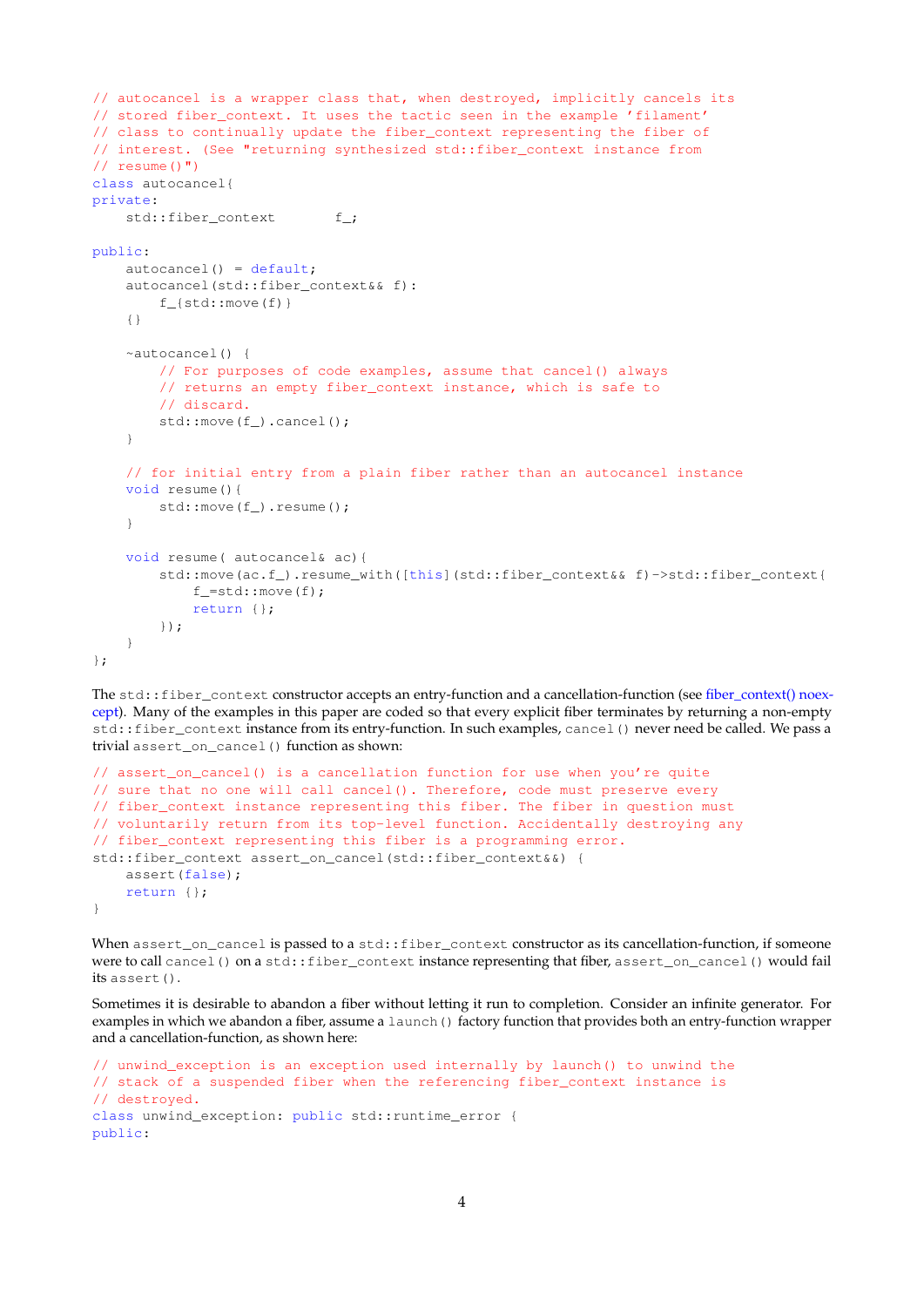```
unwind_exception(std::fiber_context&& previous):
       std::runtime_error("unwinding std::fiber_context"),
       previous_(std::make_shared<std::fiber_context>(std::move(previous))) {}
    std::shared_ptr<std::fiber_context> get_previous() const { return previous_; }
private:
    // Directly storing fiber_context would make unwind_exception move-only.
    // Instead, store a shared_ptr so unwind_exception remains copyable.
    std::shared_ptr<std::fiber_context> previous_;
};
// launch() is a factory function that returns an autocancel representing a
// new fiber that will run the passed entry_function. It implicitly provides a
// top-level wrapper and a cancellation-function. If the autocancel
// representing this new fiber is eventually destroyed, ~autocancel() will
// call this cancellation-function, which will throw unwind_exception. The
// top-level wrapper will catch it and return the bound fiber_context, thereby
// resuming the fiber that called ~autocancel().
template <typename Fn>
auto launch(Fn&& entry_function) {
   return autocancel{std::fiber_context(
       // entry-function passed to fiber_context constructor binds
        // entry_function, calls it within try/catch, catches
        // unwind_exception, extracts its shared_ptr<fiber_context>,
        // dereferences it and returns that fiber_context.
        [entry=std::move(entry_function)]
        (std::fiber_context&& previous) {
           try {
                return entry(std::move(previous));
            }
            catch (const unwind_exception& unwind) {
                return std::move(*unwind.get_previous());
            }
        },
        // cancellation-function passed to fiber_context constructor
        // throws unwind_exception, binding passed fiber_context instance.
        [](std::fiber_context&& previous)->std::fiber_context {
           throw unwind_exception{std::move(previous)};
           return {};
        })};
\lambda
```
<span id="page-4-0"></span>When a fiber is constructed by calling  $l$  aunch(), if the autocancel instance representing that fiber is destroyed:

- ~autocancel() calls fiber\_context::cancel() on the instance representing that fiber
- cancel() effectively calls resume\_with(), passing the cancellation-function provided by launch()
- resume with() switches context to the subject fiber, suspending the cancel() call
- $\bullet$  the cancellation-function is passed a std::fiber\_context instance representing the fiber on which cancel() is suspended
- that cancellation-function constructs unwind\_exception, passing the synthesized std::fiber\_context instance
- unwind\_exception's constructor move-constructs a heap std::fiber\_context instance from the passed std::fiber\_context instance
- unwind\_exception stores a std::shared\_ptr to that new heap std::fiber\_context instance
- the cancellation-function throws the new unwind\_exception
- $\bullet$  the fiber stack is unwound according to normal C++ semantics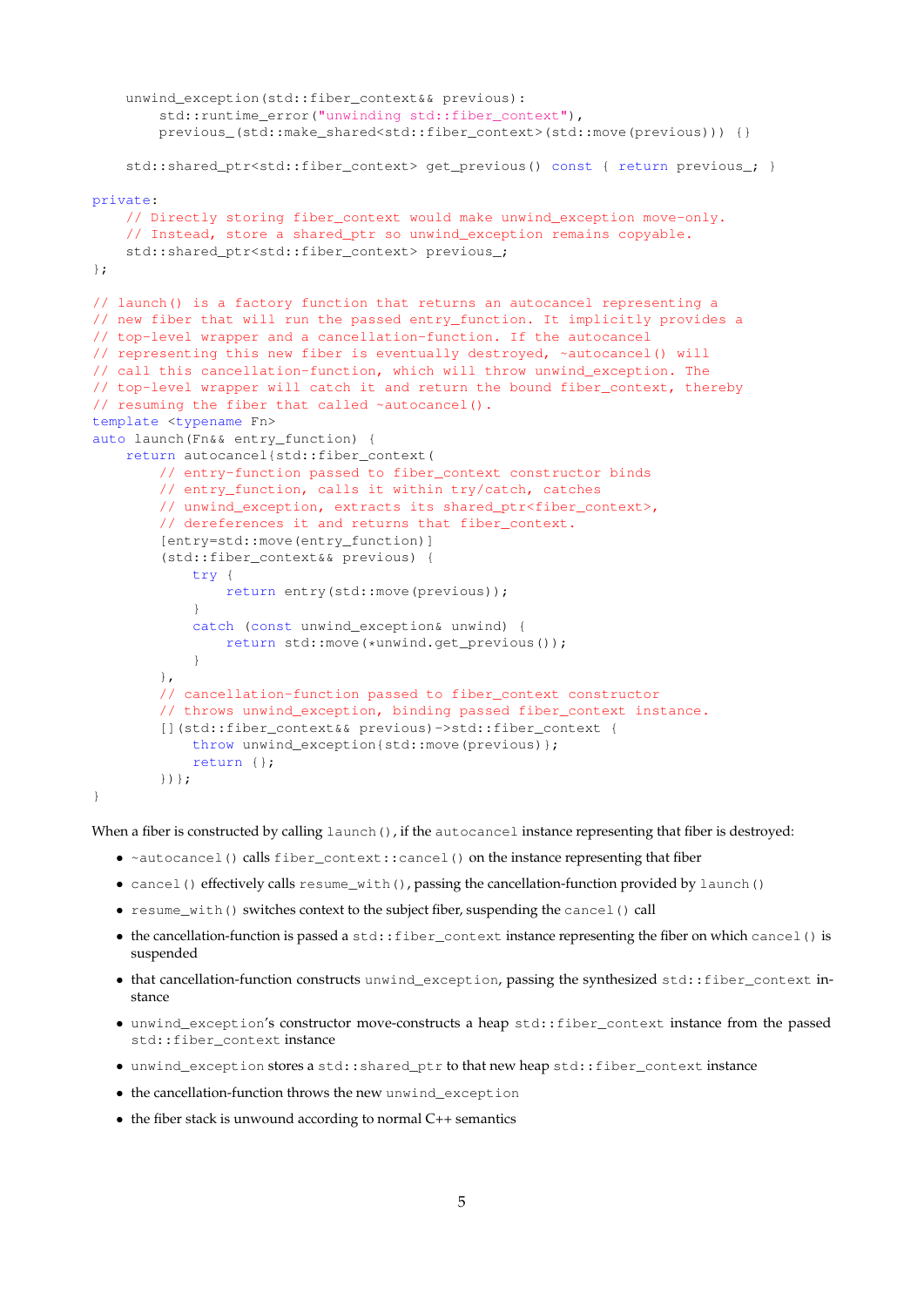- the top-level wrapper provided by launch() catches the unwind\_exception
- the top-level wrapper extracts the shared\_ptr, dereferences it and returns the bound std::fiber\_context
- which terminates the fiber represented by the autocancel instance being destroyed
- and resumes the fiber calling cancel().

A cancellation-function need not throw an exception – it can instead, for instance, change the state of an object observed by code running on the subject fiber. Our examples use launch(), which throws unwind\_exception, so as not to clutter the example code.

## **control transfer mechanism**

According to the literature,<sup>[7](#page-28-4)</sup> coroutine-like control-transfer operations can be distinguished into the concepts of *symmetric* and *asymmetric* operations.

**symmetric fiber** A symmetric fiber provides a single control-transfer operation. This single operation requires that the control is passed explicitly between the fibers.



In the pseudo-code example above, a chain of fibers is created.

Control is transferred to fiber f1 at line 15 and the lambda passed to constructor of f1 is entered. Control is transferred from fiber f1 to f2 at line 12 and from f2 to f3 (line 9) and so on. Fiber f4 itself transfers control directly back to fiber f1 at line 3.

**asymmetric fiber** Two control-transfer operations are part of asymmetric fiber's interface: one operation for resuming (resume()) and one for suspending (suspend()) the fiber. The suspending operation returns control back to the calling fiber.

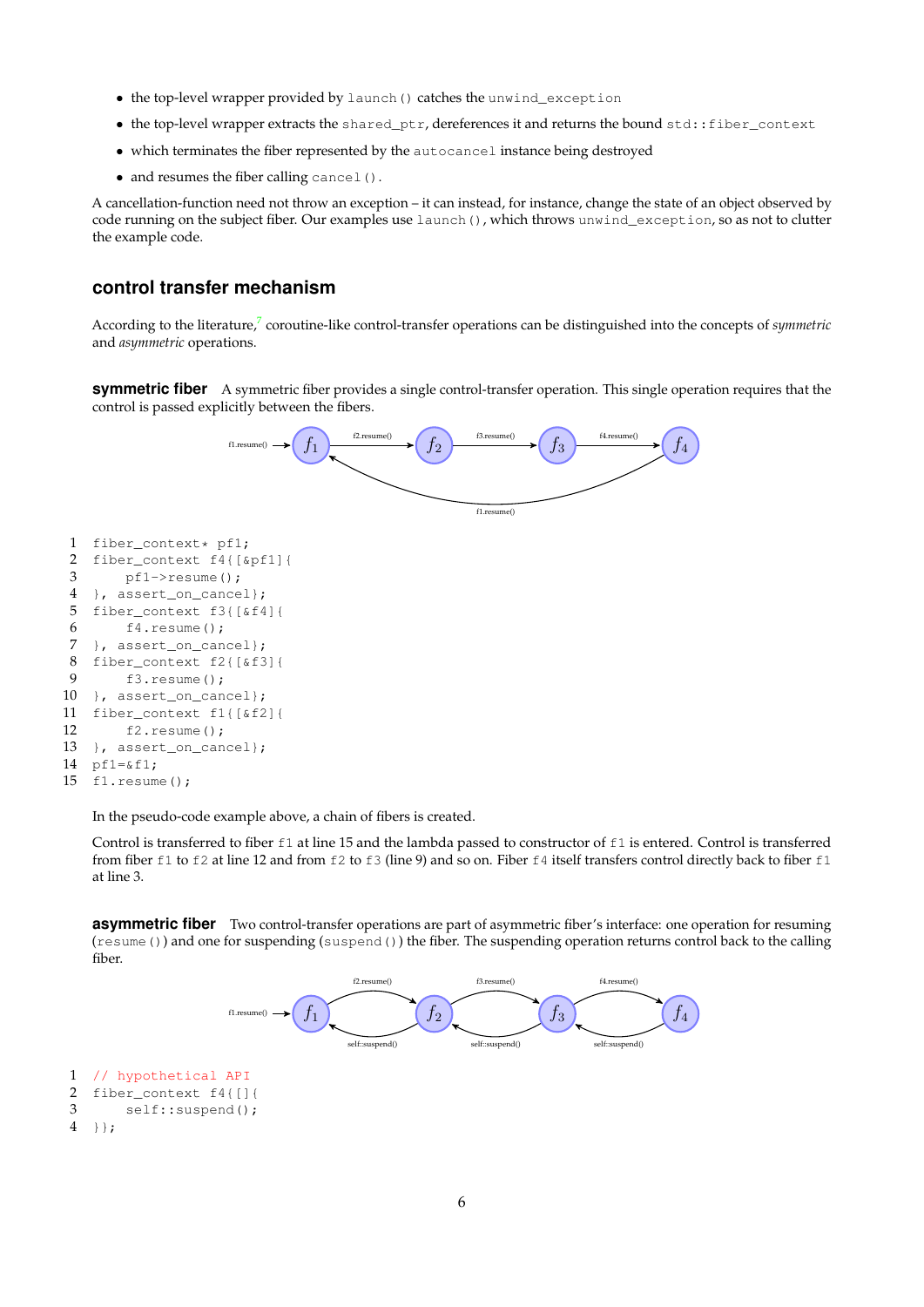```
5 fiber_context f3{[&f4]{
6 f4 \cdot \text{resume}();<br>7 \text{self:} : \text{subopen}self::suspend();
8 }};
9 fiber_context f2{[&f3]{
10 f3.resume();
11 self::suspend();
12 } } ;
13 fiber_context f1{[&f2]{
14 f2.resume();
15 self::suspend();
16 } };
17 f1.resume();
```
<span id="page-6-0"></span>In the pseudo code above execution control is transferred to fiber  $f1$  at line 16. Fiber  $f1$  resumes fiber  $f2$  at line 13 and so on. At line 2 fiber f4 calls its suspend operation self::suspend(). Fiber f4 is suspended and f3 resumed. Inside the lambda, f3 returns from f4. resume() and calls self::suspend() (line 6). Fiber f3 gets suspended while f2 will be resumed and so on ...

The asymmetric version needs **N-1 more** fiber switches than the variant using symmetric fibers.

**While asymmetric fibers establish a caller-callee relationship (strongly coupled), symmetric fibers operate as siblings (loosely coupled).**

Symmetric fibers represent independent units of execution, making symmetric fibers a suitable mechanism for concurrent programming. Additionally, constructs that produce sequences of values (*generators*) are easily constructed out of two symmetric fibers (one represents the caller, the other the callee).

Asymmetric fibers incorporate additional fiber switches as shown in the pseudo code above. It is obvious that for a broad range of use cases, asymmetric fibers are less efficient than their symmetric counterparts.

Additionally, the calling fiber must be kept alive until the called fiber terminates. Otherwise the call of suspend() will be undefined behaviour (where to transfer execution control to?).

**Symmetric fibers are more efficient, have fewer restrictions (no caller-callee relationship) and can be used to create a wider set of applications (generators, cooperative multitasking, backtracking ...).**

## <span id="page-6-1"></span>**std::fiber\_context as a first-class object**

Because the symmetric control-transfer operation requires explicitly passing control between fibers, fibers must be expressed as *first-class objects*.

Fibers exposed as first-class objects can be passed to and returned from functions, assigned to variables or stored into containers. With fibers as first-class objects, a program can **explicitly control the flow of execution** by suspending and resuming fibers, enabling control to pass into a function at exactly the point where it previously suspended.

**Symmetric control-transfer operations require fibers to be first-class objects. First-class objects can be returned from functions, assigned to variables or stored into containers.**

## <span id="page-6-2"></span>**encapsulating the stack**

Each fiber is associated with a stack and is responsible for managing the lifespan of its stack (allocation at construction, deallocation when fiber terminates). The RAII-pattern<sup>\*</sup> should apply.

Copying a std:: fiber\_context must not be permitted!

If a std::fiber\_context were copyable, then its stack with all the objects allocated on it must be copied too. That presents two implementation choices.

<span id="page-6-3"></span><sup>∗</sup>resource acquisition is initialisation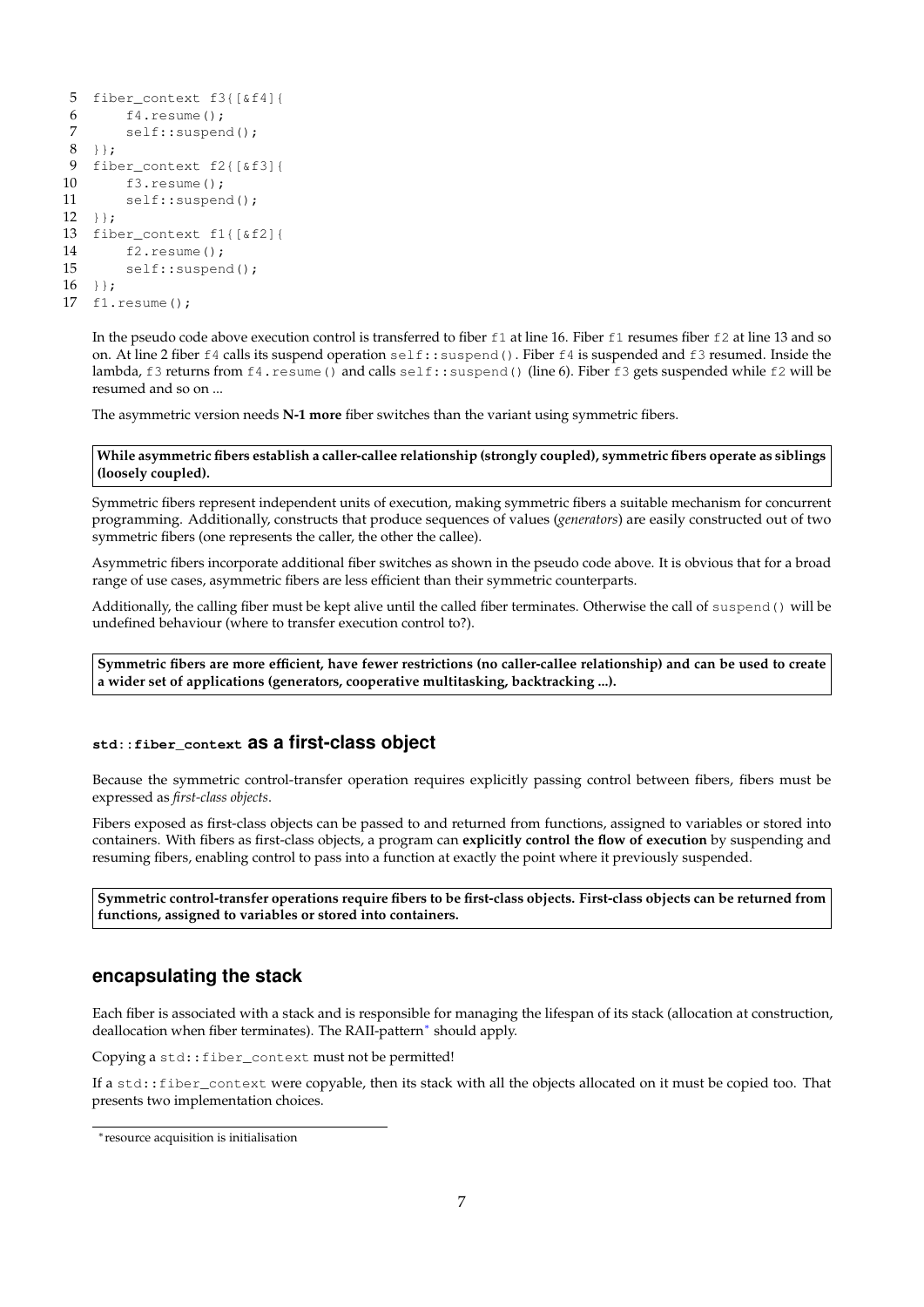- One approach would be to capture sufficient metadata to permit object-by-object copying of stack contents. That would require dramatically more runtime information than is presently available – and would take considerably more overhead than a coder might expect. Naturally, any one move-only object on the stack would prohibit copying the entire stack.
- The other approach would be a bytewise copy of the memory occupied by the stack. That would force undefined behaviour if any stack objects were RAII-classes (managing a resource via RAII pattern). When the first of the fiber copies terminates (unwinds its stack), the RAII class destructors will release their managed resources. When the second copy terminates, the same destructors will try to doubly-release the same resources, leading to undefined behavior.

## **A fiber API must:**

- **encapsulate the stack**
- **manage lifespan of an explicitly-allocated stack: the stack gets deallocated when std::fiber\_context goes out of scope**
- **prevent accidentally copying the stack**

**Class std::fiber\_context must be** *move-only***.**

## <span id="page-7-0"></span>**invalidation at resumption**

The framework must prevent the resumption of an already running or terminated (computation has finished) fiber.

Resuming an already running fiber will cause overwriting and corrupting the stack frames (note, the stack is not copyable). Resuming a terminated fiber will cause undefined behaviour because the stack might already be unwound (objects allocated on the stack were destroyed or the memory used as stack was already deallocated).

As a consequence each call of resume () will empty the std::fiber\_context instance.

Whether or not a std::fiber\_context is empty can be tested with member function operator bool().

To make this more explicit, functions resume(), resume\_with(), resume\_from\_any\_thread() and resume\_from\_any\_thread\_with() are rvalue-reference qualified.

The essential points:

- regardless of the number of std::fiber\_context declarations, exactly one std::fiber\_context instance represents each suspended fiber
- no std::fiber\_context instance represents the currently-running fiber

Section [solution: avoiding non-const global variables and undefined behaviour](#page-9-1) describes how an instance of std::fiber\_context is synthesized from the active fiber that suspends.

#### **A fiber API must:**

- **prevent accidentally resuming a running fiber**
- **prevent accidentally resuming a terminated fiber**
- **resume(), resume\_with(), resume\_from\_any\_thread() and resume\_from\_any\_thread\_with() are rvalue-reference qualified**

## **problem: avoiding non-const global variables and undefined behaviour**

According to C++ *core guidelines*,<sup>[20](#page-28-5)</sup> non-const global variables should be avoided: they hide dependencies and make the dependencies subject to unpredictable changes.

Global variables can be changed by assigning them indirectly using a pointer or by a function call. As a consequence, the compiler can't cache the value of a global variable in a register, degrading performance (unnecessary loads and stores to global memory especially in performance critical loops).

Accessing a register is one to three orders of magnitude faster than accessing memory (depending on whether the cache line is in cache and not invalidated by another core; and depending on whether the page is in the TLB).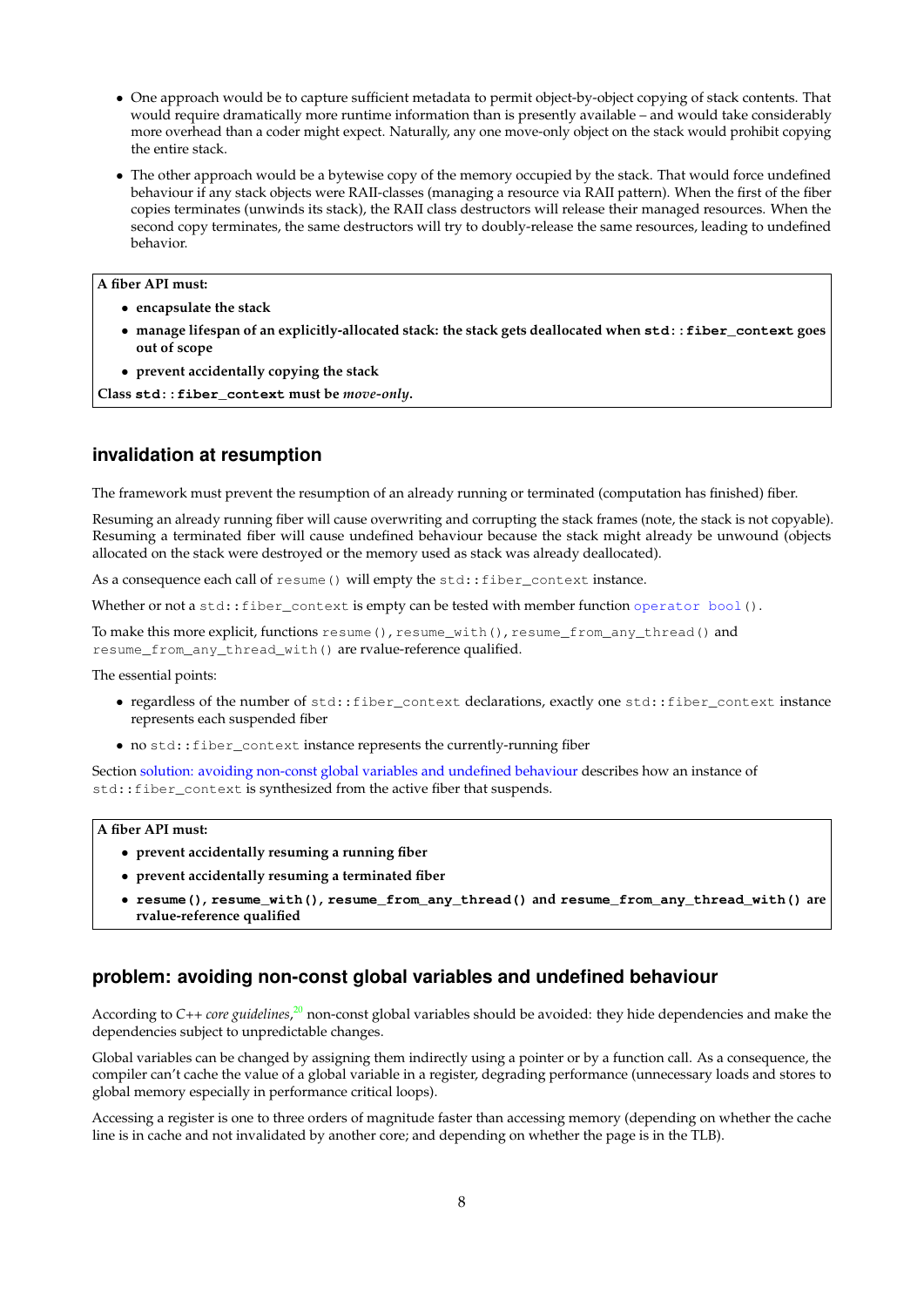The order of initialisation (and thus destruction) of static global variables is not defined, introducing additional problems with static global variables.

**A library designed to be used as building block by other higher-level frameworks should avoid introducing global variables. If this API were specified in terms of internal global variables, no higher level layer could undo that: it would be stuck with the global variables.**

**switch back to** *main()* **by returning** Switching back to main() by returning from the fiber function has two drawbacks: it requires an internal global variable pointing to the suspended main() and restricts the valid use cases.

```
int main() {
    fiber_context f{[]{
        ...
        // switch to 'main()' only by returning
    }};
    f.resume(); // resume 'f'
    return 0;
}
```
For instance the generator pattern is impossible because the only way for a fiber to transfer execution control back to main() is to terminate. But this means that no way exists to transfer data (sequence of values) back and forth between a fiber and main().

**Switching to main() only by returning is impractical because it limits the applicability of fibers and requires an internal global variable pointing to main().**

**static member function returns active std::fiber\_context** P0099R0[9](#page-28-6) introduced a static member function (execution\_context::current()) that returned an instance of the active fiber. This allows passing the active fiber m (for instance representing main()) into the fiber l via lambda capture. This mechanism enables switching back and forth between the fiber and main(), enabling a rich set of applications (for instance generators).

```
int main(){
    int a;
    fiber_context m=fiber_context::current(); // get active fiber
    fiber_context f{[&]{
        a=0;int b=1;
        for(j;))m=m.resume(); // switch to 'main()'
            int next=a+b;
            a=b;
            b=next;
        }
    }};
    for(int j=0; j<10; ++j) {
        f=f.resume(); // resume 'f'std::cout << a << ";
    }
    return 0;
}
```
But this solution requires an internal global variable pointing to the active fiber and some kind of reference counting. Reference counting is needed because fiber\_context::current() necessarily requires multiple instances of std::fiber\_context for the active fiber. Only when the last reference goes out of scope can the fiber be destroyed and its stack deallocated.

```
fiber_context f1=fiber_context::current();
fiber_context f2=fiber_context::current();
assert(f1==f2); // f1 and f2 point to the same (active) fiber
```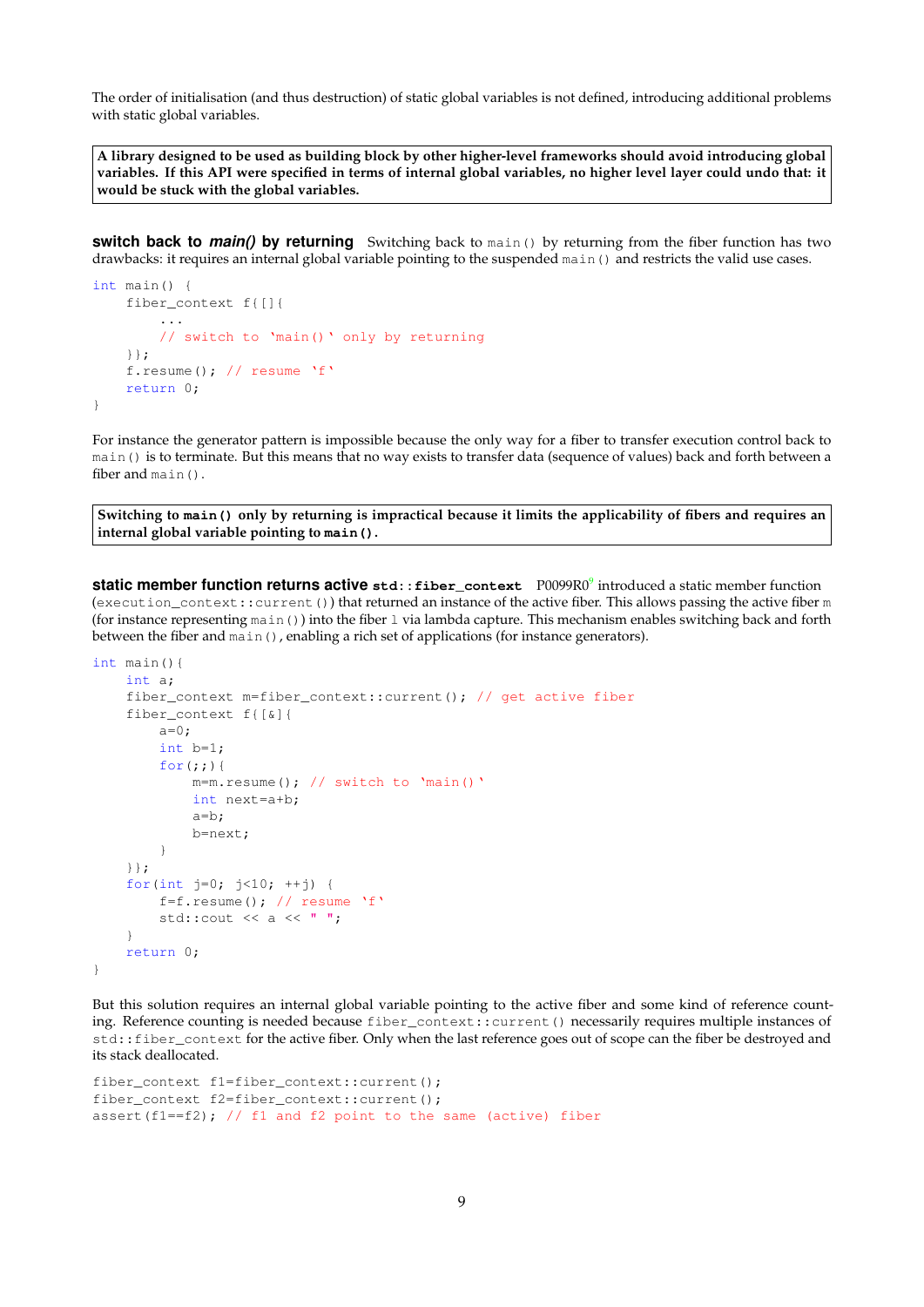Additionally a static member function returning an instance of the active fiber would violate the protection requirements of sections [encapsulating the stack](#page-6-2) and [invalidation at resumption.](#page-7-0) For instance you could accidentally attempt to resume the active fiber by invoking  $resume()$ .

<span id="page-9-0"></span>fiber\_context m=fiber\_context::current(); m.resume(); // tries to resume active fiber ==  $UB$ 

**A static member function returning the active fiber requires a reference counted global variable and does not prevent accidentally attempting to resume the active fiber.**

## <span id="page-9-1"></span>**solution: avoiding non-const global variables and undefined behaviour**

**The** *avoid non-const global variables* **guideline has an important impact on the design of the std::fiber\_context API!**

<span id="page-9-2"></span>**synthesizing the suspended fiber** The problem of global variables or the need for a static member function returning the active fiber can be avoided by **synthesizing** the **suspended fiber** and passing it into the resumed fiber (as parameter when the fiber is first started, or returned from resume()).

```
1 void foo(){
2 fiber_context f([|fiber\_context& m){<br>3 m=std: move (m) resume () : // switch
               m=std::move(m).resume(); // switch to 'foo()'
4 m=std::move(m).resume(); // switch to 'foo()'<br>5 ...
\begin{matrix} 5 & & \dots \\ 6 & & \dots \end{matrix}6 }, assert_on_cancel};
7 f=std::move(f).resume(); // start 'f'<br>8 f=std::move(f).resume(); // resume 'f
          f=std::move(f).resume(); // resume 'f'
9 ...
10 }
```
In the pseudo-code above the fiber  $f$  is started by invoking its member function  $r$ esume() at line 7. This operation suspends foo, empties instance f and synthesizes a new std::fiber\_context m that is passed as parameter to the lambda of  $f$  (line 2).

Invoking m. resume() (line 3) suspends the lambda, empties m and synthesizes a std::fiber\_context that is returned by f.resume() at line 7. The synthesized std::fiber\_context is assigned to f. Instance f now represents the suspended fiber running the lambda (suspended at line 3). Control is transferred from line 3 (lambda) to line 7 ( $f \circ \circ$ ).

Call  $f$ . resume() at line 8 empties  $f$  and suspends  $f \circ \circ$ () again. A std:: $f$ iber\_context representing the suspended foo() is synthesized, returned from m.resume() and assigned to m at line 3. Control is transferred back to the lambda and instance m represents the suspended  $f \circ \circ ($ ).

Function  $f \circ \circ$  () is resumed at line 4 by executing  $m$ .  $r \in S$  and control returns at line 8 and so on ...

 $\textsf{Class}~\textsf{symmetric\_coroutines}\texttt{>>}:\textsf{yield\_type}~\textsf{from}~\textsf{N3985}^{\textsf{8}}~\textsf{is}~\textsf{not}~\textsf{equivalent}~\textsf{to}~\textsf{the}~\textsf{synthesized}~\textsf{std}:\textsf{fiber\_context}.$  $\textsf{Class}~\textsf{symmetric\_coroutines}\texttt{>>}:\textsf{yield\_type}~\textsf{from}~\textsf{N3985}^{\textsf{8}}~\textsf{is}~\textsf{not}~\textsf{equivalent}~\textsf{to}~\textsf{the}~\textsf{synthesized}~\textsf{std}:\textsf{fiber\_context}.$  $\textsf{Class}~\textsf{symmetric\_coroutines}\texttt{>>}:\textsf{yield\_type}~\textsf{from}~\textsf{N3985}^{\textsf{8}}~\textsf{is}~\textsf{not}~\textsf{equivalent}~\textsf{to}~\textsf{the}~\textsf{synthesized}~\textsf{std}:\textsf{fiber\_context}.$ 

symmetric\_coroutine<>::yield\_type does not represent the suspended context, instead it is a special representation of the same coroutine. Thus main() or the current thread's entry-function can **not** be represented by yield\_type (see next section representing *main()* [and thread's entry-function as fiber\)](#page-10-0).

Because symmetric\_coroutine<>::yield\_type() yields back to the starting point, i.e. invocation of symmetric\_coroutine<>::call\_type::operator()(), both instances (call\_type as well as yield\_type) must be preserved. Additionally the caller must be kept alive until the called coroutine terminates or UB happens at resumption.

**This API is specified in terms of passing the suspended std::fiber\_context. A higher level layer can hide that by using private variables.**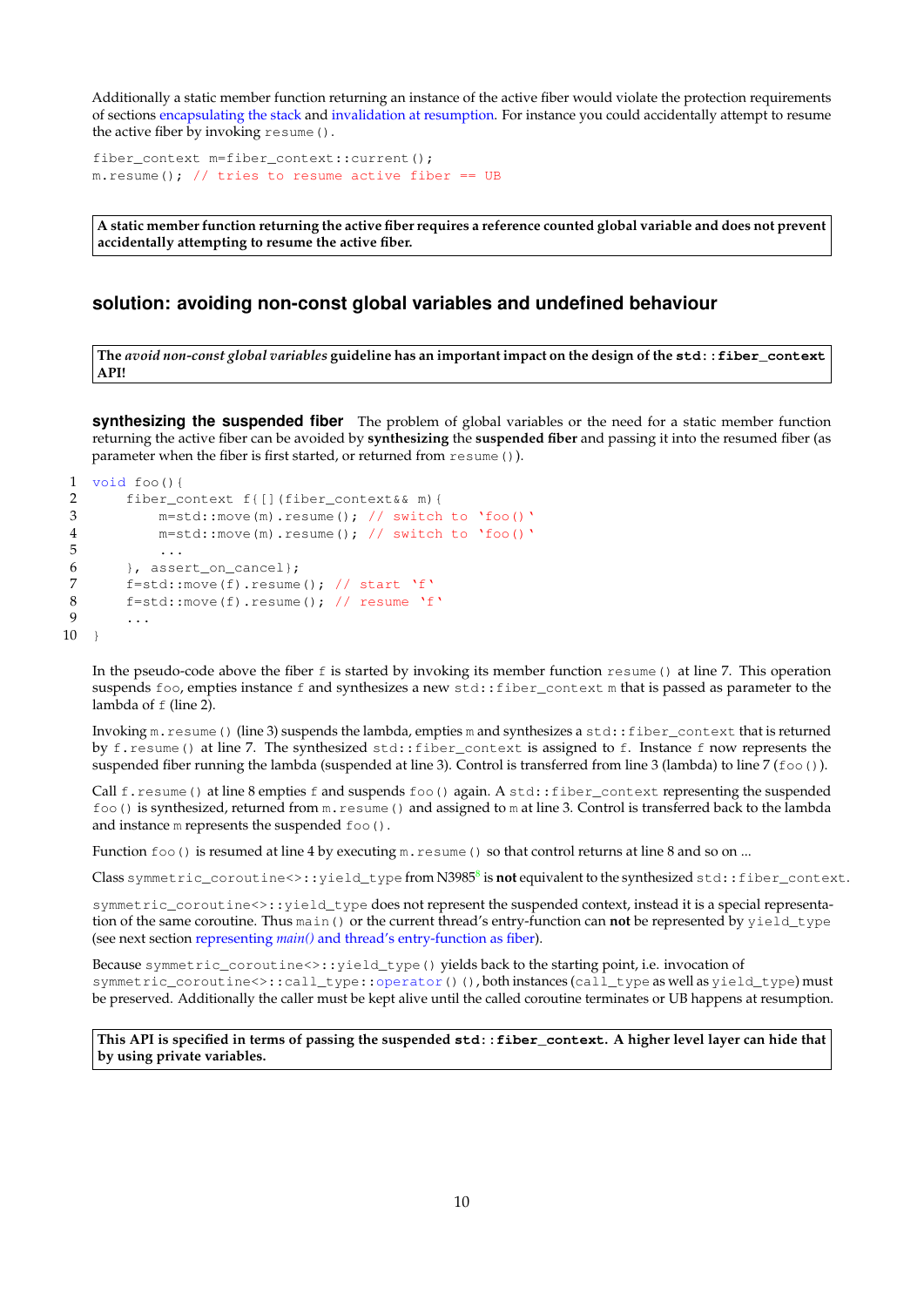<span id="page-10-0"></span>**representing** *main()* **and thread's entry-function as fiber** As shown in the previous section a synthesized instance of std::fiber\_context is passed into the resumed fiber.

```
int main(){
    fiber_context f{[](fiber_context&& m){
       m=std::move(m).resume(); // switch to 'main()'
        ...
    }, assert_on_cancel};
    f=std::move(f).result(); // resume 'f'
    ...
   return 0;
}
```
The mechanism presented in this proposal describes switching between stacks: each fiber has its own stack. The stacks of main() and explicitly-launched threads are not excluded; these can be used as targets too.

**Thus every program can be considered to consist of fibers – some created by the OS (main() stack; each thread's initial stack) and some created explicitly by the code.**

This is a nice feature because it allows (the stacks of) main() and each thread's entry-function to be represented as fibers. A std::fiber\_context representing main() or a thread's entry-function can be handled like an explicitly created std::fiber\_context: it can passed to and returned from functions or stored in a container.

In the code snippet above the suspended main() is represented by instance m and could be stored in containers or managed just like f by a scheduling algorithm.

**The proposed fiber API allows representing and handling main() and the current thread's entry-function by an instance of std::fiber\_context in the same way as explicitly created fibers.**

**fiber returns (terminates)** When a fiber returns (terminates), what should happen next? Which fiber should be resumed next? The only way to avoid internal global variables that point to main() is to explicitly return a non-empty std::fiber\_context instance that will be resumed after the active fiber terminates.

```
1 int main(){
2 fiber_context f{[](fiber_context&& m){<br>3 return std::move(m): // resume 'ma
           return std::move(m); // resume 'main()' by returning 'm'
4 }, assert_on_cancel};
5 f = std::move(f).resume(); // resume 'f'6 assert(f.\text{empty}());7 return 0;
8 }
```
In line 5 the fiber is started by invoking resume() on instance f. main() is suspended and an instance of type fiber\_context is synthesized and passed as parameter m to the lambda at line 2. The fiber terminates by returning m. Control is transferred to main() (returning from  $f$ . resume() at line 5) while fiber  $f$  is destroyed.

In a more advanced example another  $std::fiber\_context$  is used as return value instead of the passed in synthesized fiber.

```
1 int main(){
2 fiber_context m;
3 fiber_context f1{[&](fiber_context&& f){
4 std::cout << "f1: entered first time" << std::endl;
5 assert(!f);
6 return std::move(m); // resume (main-)fiber that has started 'f2'
7 }, assert_on_cancel};
8 fiber_context f2{[&](fiber_context&& f){
9 std::cout << "f2: entered first time" << std::endl;
10 m=std::move(f); // preserve 'f' (== suspended main())
11 return std::move(f1);
12 }, assert_on_cancel};
13 std:: move(f2).resume();
14 std::cout << "main: done" << std::endl;
```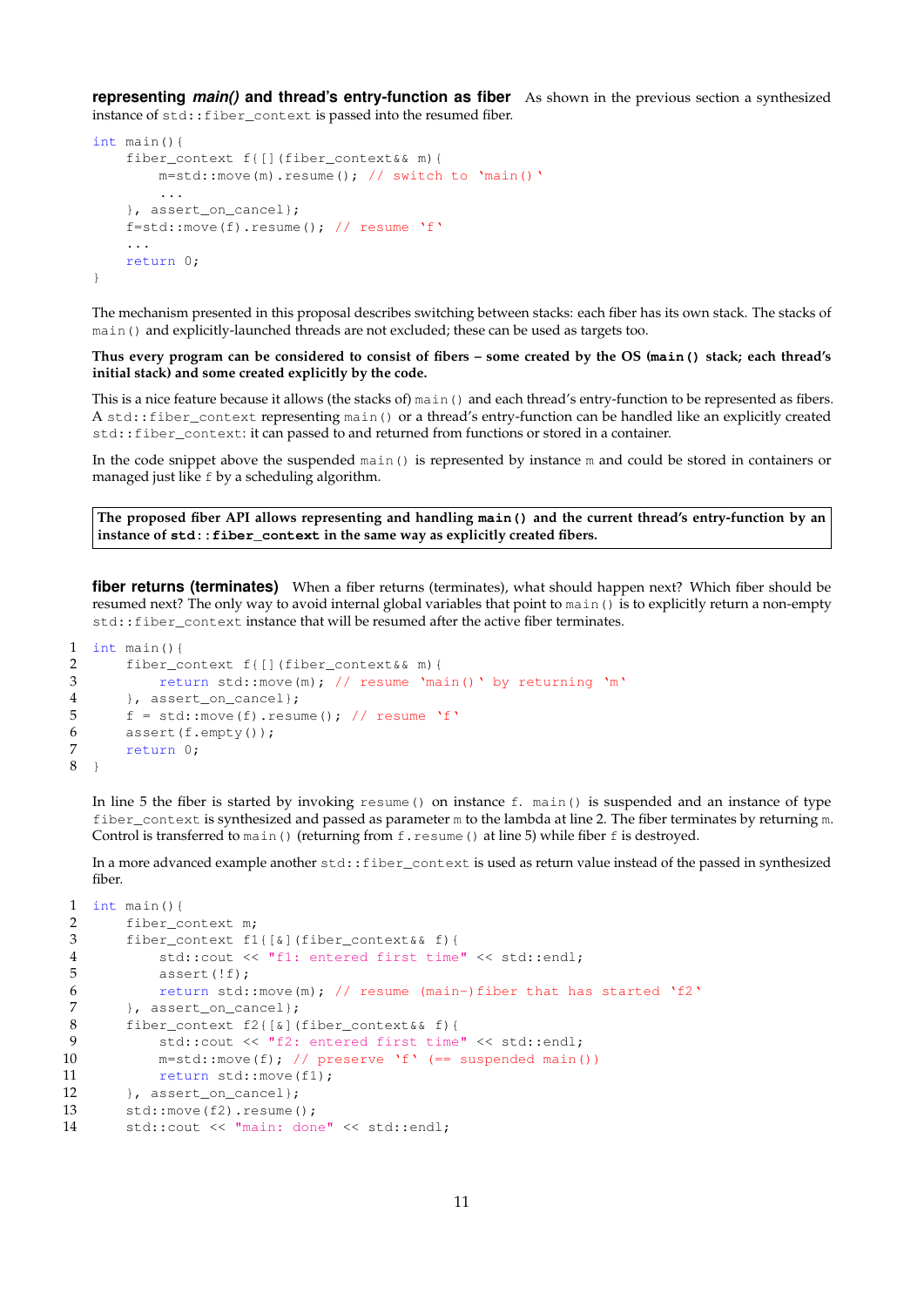```
15 return 0;
16 \quad17
18 output:
19 f2: entered first time
20 f1: entered first time
21 main: done
```
At line 13 fiber  $f2$  is resumed and the lambda is entered at line 8. The synthesized std::fiber\_context f (representing suspended main()) is passed as a parameter  $f$  and stored in m (captured by the lambda) at line 10. This is necessary in order to prevent destructing  $f$  when the lambda returns. Fiber  $f_2$  uses  $f_1$ , that was also captured by the lambda, as return value. Fiber f2 terminates while fiber f1 is resumed (entered the first time). The synthesized std::fiber\_context f passed into the lambda at line 3 represents the terminated fiber f2 (e.g. the calling fiber). Thus instance f is empty as the assert statement verifies at line 5. Fiber f1 uses the captured std::fiber\_context m as return value (line 6). Control is returned to main(), returning from f2. resume() at line 13.

**The entry-function passed to std::fiber\_context's constructor must have signature 'fiber\_context(fiber\_context&&) '. Using std::fiber\_context as the return value from such a function avoids global variables.**

<span id="page-11-0"></span>**returning synthesized std::fiber\_context instance from resume()** An instance of std::fiber\_context remains empty after return from resume(), resume\_with(), resume\_from\_any\_thread() or resume\_from\_any\_thread\_with()– the synthesized fiber is returned, instead of implicitly updating the std::fiber\_context instance on which resume() was called.

If the std::fiber\_context object were implicitly updated, the fiber would change its identity because each fiber is associated with a stack. Each stack contains a chain of function calls (call stack). If this association were implicitly modified, unexpected behaviour happens.

The example below demonstrates the problem:

```
1 int main() {
2 fiber_context m, f1, f2, f3;
3 f3=fiber_context{[&](fiber_context&& f)->fiber_context{
4 f2=std::move(f);
5 for (i; j) {
6 std::count \ll "f3";<br>7 std::move(f1). resum
             std::move(f1).resume();
8 }
9 return {};
10 }, assert on cancel};
11 f2=fiber_context{[&](fiber_context&& f)->fiber_context{
12 f1=std::move(f);
13 for (i; j) {
14 std::cout << "f2 ";
15 std::move(f3).resume();
16 }
17 return {};
18 }, assert_on_cancel};
19 f1=fiber_context{[&](fiber_context&& f)->fiber_context{
20 m=std::move(f);
21 for (;;) {
22 std::cout << "f1 ";
23 std::move(f2).resume();
24 }
25 return {};
26 }, assert_on_cancel};
27 std::move(f1).resume();<br>28 return 0:
      return 0;
29 }
30
31 output:
```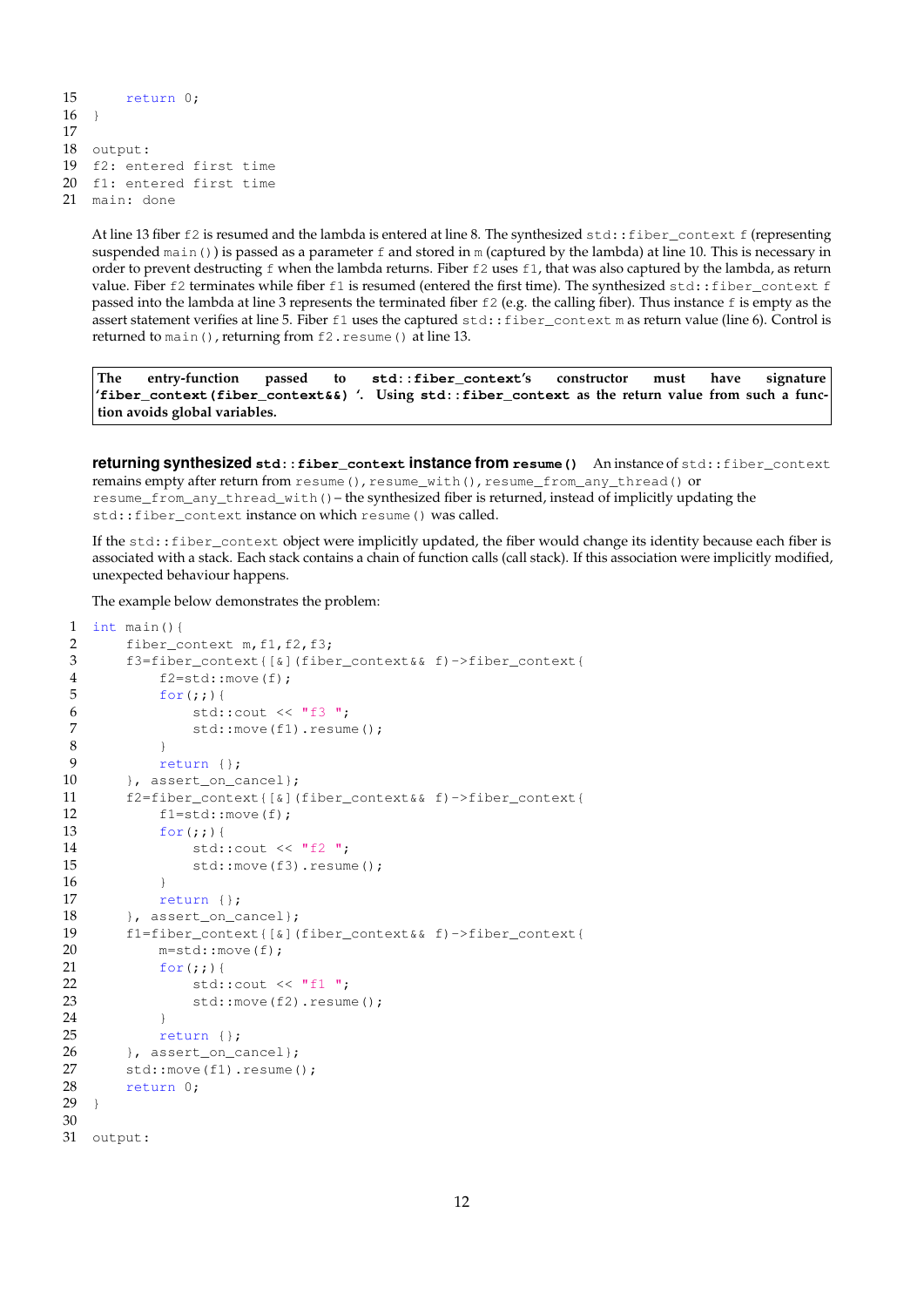In this pseudo-code the std:: fiber\_context object is implicitly updated.

The example creates a circle of fibers: each fiber prints its name and resumes the next fiber (f1  $\geq$  f2  $\geq$  f3  $\geq$  f1  $\geq$  ...).

Fiber f1 is started at line 26. The synthesized std::fiber\_context main passed to the resumed fiber is stored but not used: control flow cycles through the three fibers. The for-loop prints the name *f1* and resumes fiber f2. Inside f2's for-loop the name is printed and f3 is resumed. Fiber f3 resumes fiber f1 at line 7. Inside f1 control returns from f2.resume(). f1 loops, prints out the name and invokes f2.resume(). But this time fiber f3 instead of f2 is resumed. This is caused by the fact the instance f2 gets the synthesized std: : fiber\_context of f3 implicitly assigned. Remember that at line 7 fiber f3 gets suspended while f1 is resumed through f1.resume().

This problem can be solved by returning the synthesized std::fiber\_context from resume(), resume\_with(), resume\_from\_any\_thread() or resume\_from\_any\_thread\_with().

```
int main(){
    fiber_context m, f1, f2, f3;
    f3=fiber_context{[&](fiber_context&& f)->fiber_context{
        f2=std::move(f);for(j;))std::cout << "f3 ";
            f2=std::move(f1).resume();
        }
        return {};
    }, assert_on_cancel};
    f2=fiber_context{[&](fiber_context&& f)->fiber_context{
       f1=std::move(f);
        for(::)std::cout \lt\lt "f2 ";
            f1=std::move(f3).resume();
        }
        return {};
    }, assert_on_cancel};
    f1=fiber_context{[&](fiber_context&& f)->fiber_context{
       m=std::move(f);
        for(j;std::cout << "f1 ";
            f3=std::move(f2).resume();
        }
        return {};
    }, assert_on_cancel};
    std::move(f1).resume();
    return 0;
}
output:
f1 f2 f3 f1 f2 f3 f1 f2 f3 ...
```
In the example above the synthesized std::fiber\_context returned by each resume() call is specifically moveassigned to a std::fiber\_context instance other than the one on which resume() was called, to properly track the three fibers. (Of course this particular example depends on static knowledge of the overall control flow. But the API does not, in general, require that.)

**The synthesized std::fiber\_context must be returned from resume(), resume\_with(), resume\_from\_any\_thread() and resume\_from\_any\_thread\_with() in order to prevent changing the identity of the fiber.**

If the overall control flow isn't known, member functions resume\_with() or resume\_from\_any\_thread\_with() (see section [inject function into suspended fiber\)](#page-13-1) can be used to assign the synthesized std::fiber\_context to the correct std::fiber\_context instance (held by the caller).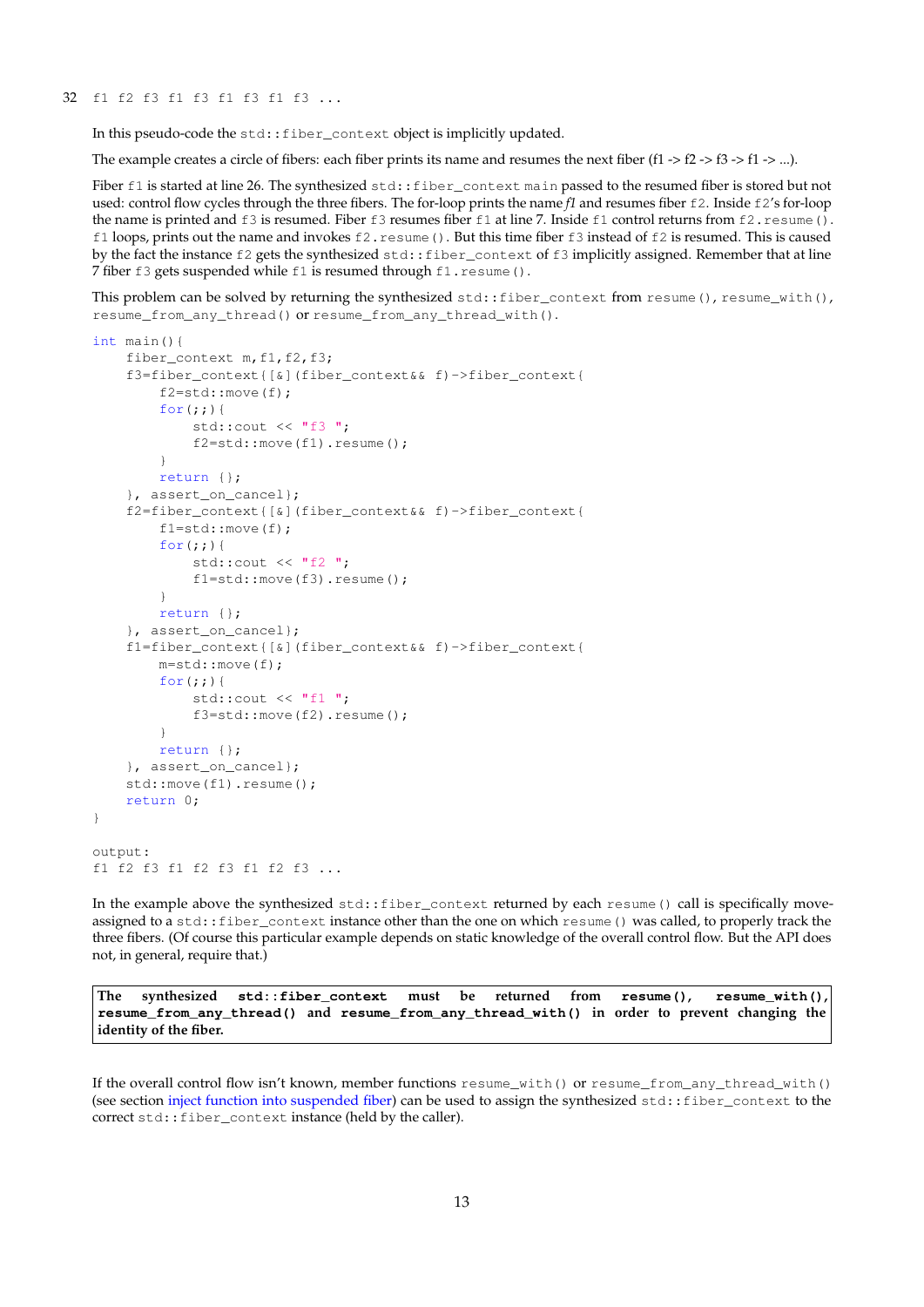```
class filament{
private:
   fiber_context f_;
public:
    ...
    void resume next( filament& fila) {
        std::move(fila.f_).resume_with([this](fiber_context& f)->fiber_context{
            f =std:: move (f);
            return {};
        }
    }
};
```
<span id="page-13-0"></span>Picture a higher-level framework in which every fiber can find its associated filament instance, as well as others. Every context switch must be mediated by passing *the target* filament instance to *the running fiber's* resume\_next().

Running fiber A has an associated filament instance filamentA, whose std::fiber\_context filament::f\_ is empty – because fiber A is running.

Desiring to switch to suspended fiber B (with associated filament filamentB), running fiber A calls filamentA.resume\_next(filamentB).

resume\_next() calls filamentB.f\_.resume\_with(<lambda>). This empties filamentB.f\_ – because fiber B is now running.

The lambda binds &filamentA as this. Running on fiber B, it receives a std::fiber\_context instance representing the newly-suspended fiber A as its parameter f. It moves that  $stat::fiber\_context$  instance to filamentA.f\_.

The lambda then returns a default-constructed (therefore empty) std::fiber\_context instance. That empty instance is returned by the previously-suspended resume\_with() call in filamentB.resume\_next() – which is fine because resume\_next() drops it on the floor anyway.

Thus, the running fiber's associated filament::f\_ is always empty, whereas the filament associated with each suspended fiber is continually updated with the std::fiber\_context instance representing that fiber.\*

**It is not necessary to know the overall control flow. It is sufficient to pass a reference/pointer of the** *caller* **(fiber that gets suspended) to the resumed fiber that move-assigns the synthesized std::fiber\_context to** *caller* **(updating the instance).**

## <span id="page-13-1"></span>**inject function into suspended fiber**

Sometimes it is useful to inject a new function (for instance, to throw an exception or assign the synthesized fiber to the caller as described in returning synthesized [std::fiber\\_context](#page-11-0) instance from resume()) into a suspended fiber. For this purpose resume\_with(Fn&& fn) (or resume\_from\_any\_thread\_with()) may be called, passing the function fn() to execute.

```
1 fiber_context f([](fiber_context&& caller){
2 / / / ...3 std::move(caller).resume();
4 // ...
5 }, assert_on_cancel);
\frac{6}{7}fiber_context fn(fiber_context&&);
\frac{8}{9}f = std::move(f).result();
10 // ...
11 std::move(f).resume_with(fn);
```
The resume with() call at line 11 injects function  $fn()$  into fiber f as if the resume() call at line 3 had directly called  $fn()$ .

<span id="page-13-2"></span><sup>∗</sup> *[Boost.Fiber](http://www.boost.org/doc/libs/release/libs/fiber/doc/html/index.html)*[24](#page-28-7) uses this pattern for resuming user-land threads.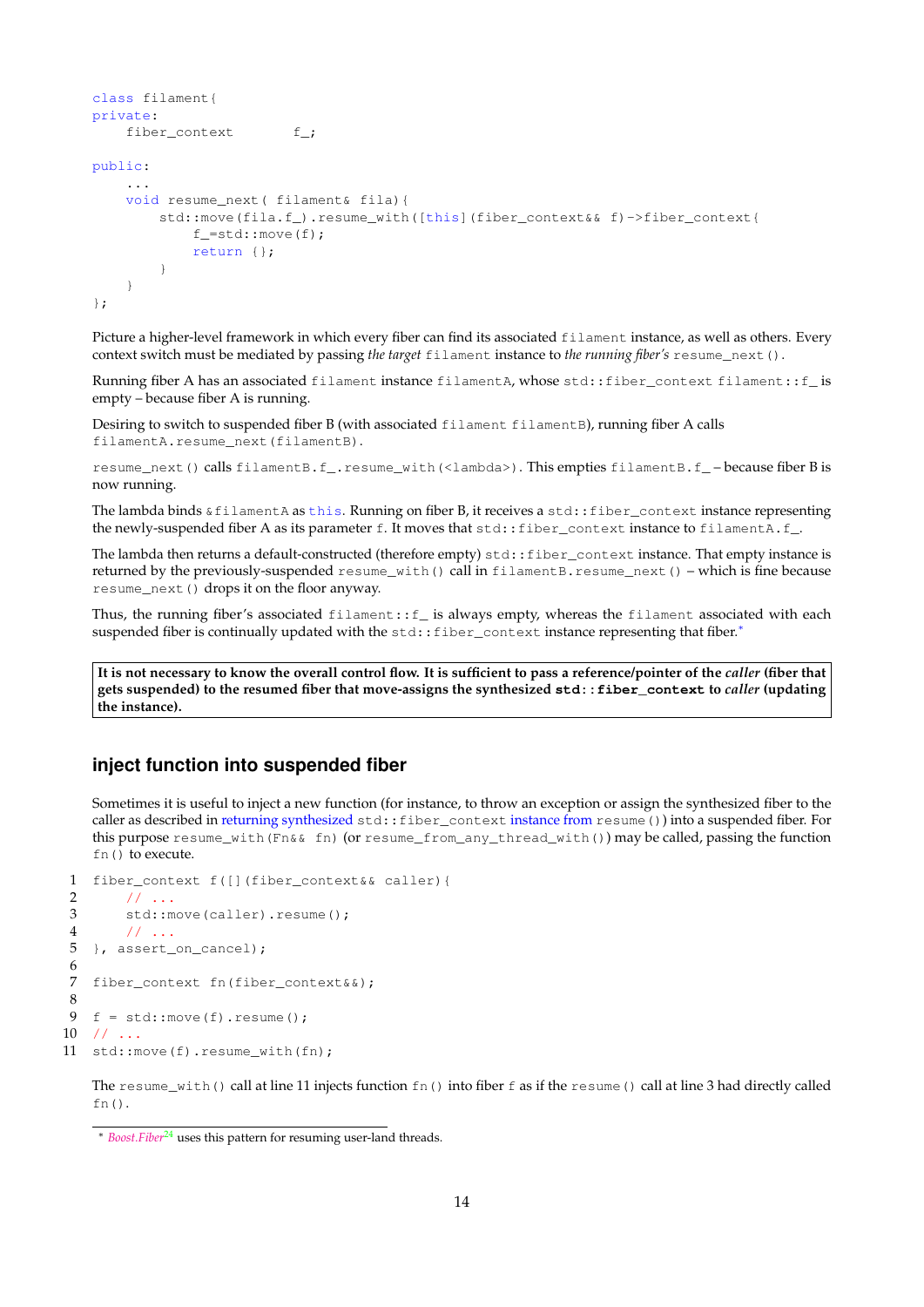Like an entry-function passed to std::fiber\_context, fn() must accept std::fiber\_context&& and return std::fiber\_context. The std::fiber\_context instance returned by fn() will, in turn, be returned to f's lambda by the resume() at line 3.

Suppose that code running on the program's main fiber calls  $r$ esume() (line 12 below), thereby entering the first lambda shown below. This is the point at which m is synthesized and passed into the lambda at line 2.

Suppose further that after doing some work (line 4), the lambda calls  $m$ .  $r$ esume(), thereby switching back to the main fiber. The lambda remains suspended in the call to m.resume() at line 5.

At line 18 the main fiber calls f.resume\_with() where the passed lambda accepts fiber\_context  $&\&$ . That new lambda is called on the fiber of the suspended lambda. It is as if the m. resume () call at line 8 directly called the second lambda.

The function passed to  $resume\_with()$  has almost the same range of possibilities as any function called on the fiber represented by f. Its special invocation matters when control leaves it in either of two ways:

- 1. If it throws an exception, that exception unwinds all previous stack entries in that fiber (such as the first lambda's) as well, back to a matching catch clause.[∗](#page-14-0)
- 2. If the function returns, the returned std::fiber\_context instance is returned by the suspended m.resume() (or resume\_with(), or resume\_from\_any\_thread(), or resume\_from\_any\_thread\_with()) call.

```
1 int data = 0;
2 fiber_context f{[&data](fiber_context&& m){
3 std::cout << "f1: entered first time: " << data << std::endl;
4 data+=1;
5 m=std::move(m).resume();
6 std::cout << "f1: entered second time: " << data << std::endl;
7 data+ = 1;<br>8 m=std::m
      m=std::move(m).resume();
9 std::cout << "f1: entered third time: " << data << std::endl;
10 return std::move(m);
11 }, assert on cancel};
12 f=std::move(f).resume();
13 std::cout << "f1: returned first time: " << data << std::endl;
14 data+=1;
15 f=std::move(f).resume();
16 std::cout << "f1: returned second time: " << data << std::endl;
17 data+=1;18 f=std::move(f).resume_with([&data](fiber_context&& m){
19 std::cout << "f2: entered: " << data << std::endl;
20 data=-1;21 return std::move(m);
22 });
23 std::cout << "f1: returned third time" << std::endl;
24
25 output:
26 f1: entered first time: 0
27 f1: returned first time: 1
28 f1: entered second time: 2
29 f1: returned second time: 3
30 f2: entered: 4
31 f1: entered third time: -1
32 f1: returned third time
```
The f.resume\_with(<lambda>) call at line 18 passes control to the second lambda on the fiber of the first lambda.

As usual, resume\_with() synthesizes a std::fiber\_context instance representing the calling fiber, passed into the lambda as m. This particular lambda returns m unchanged at line 21; thus that m instance is returned by the resume () call at line 8.

Finally, the first lambda returns at line 10 the m variable updated at line 8, switching back to the main fiber.

<span id="page-14-0"></span><sup>∗</sup>As stated in [exceptions,](#page-16-0) if there is no matching catch clause in that fiber, std::terminate() is called.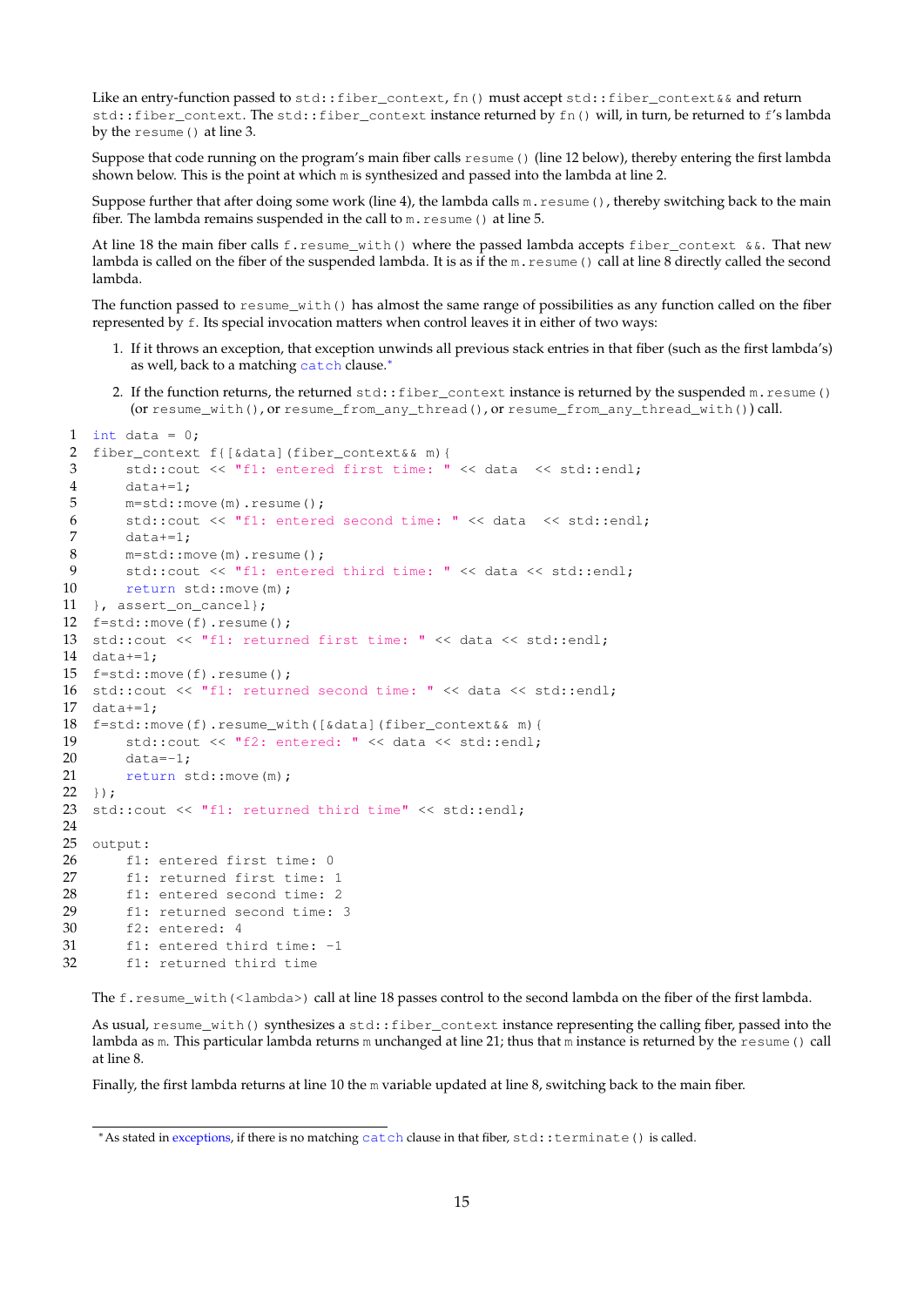One case worth pointing out is when you call resume\_with() (or resume\_from\_any\_thread\_with()) on a std::fiber\_context that has not yet been resumed for the first time:

```
1 fiber_context topfunc(fiber_context&& prev);
2 fiber_context injected(fiber_context&& prev);
3
4 fiber_context f(topfunc, assert_on_cancel);
5 // topfunc() has not yet been entered
6 std::move(f).resume_with(injected);
```
<span id="page-15-0"></span>In this situation, injected() is called with a std::fiber\_context instance representing the caller of resume\_with(). When injected() eventually returns that (or some other) std::fiber\_context instance, the returned std::fiber\_context instance is passed into topfunc() as its prev parameter.

**Member functions resume\_with() and resume\_from\_any\_thread\_with() allow you to inject a function into a suspended fiber.**

## **passing data between fibers**

Data can be transferred between two fibers via global pointer, a calling wrapper (like std::bind) or lambda capture.

```
1 int i=1;
2 std::fiber_context lambda{[&i](fiber_context&& caller){
3 std::cout << "inside lambda,i==" << i << std::endl;
4 i+=1;
5 caller=std::move(caller).resume();
6 return std::move(caller);
7 }, assert_on_cancel};
8 lambda=std::move(lambda).resume();
9 std::cout << "i==" << i << std::endl;
10 lambda=std::move(lambda).resume();
11
12 output:
13 inside lambda,i==1
14 i == 2
```
<span id="page-15-1"></span>The resume() call at line 8 enters the lambda and passes 1 into the new fiber. The value is incremented by one, as shown at line 4. The expression caller.resume() at line 5 resumes the original context (represented within the lambda by caller).

The call to lambda.resume() at line 10 resumes the lambda, returning from the caller.resume() call at line 5. The std::fiber\_context instance caller emptied by the resume() call at line 5 is replaced with the new instance returned by that same resume() call.

Finally the lambda returns (the updated) caller at line 6, terminating its context.

Since the updated caller represents the fiber suspended by the call at line 10, control returns to  $\text{main}($ ).

However, since context lambda has now terminated, the updated lambda is empty. Its operator bool() returns false.

**Using lambda capture is the preferred way to transfer data between two fibers; global pointers or a calling wrapper (such as std::bind) are alternatives.**

## <span id="page-15-2"></span>**termination**

Every std::fiber\_context you launch must terminate gracefully by returning from its top-level function.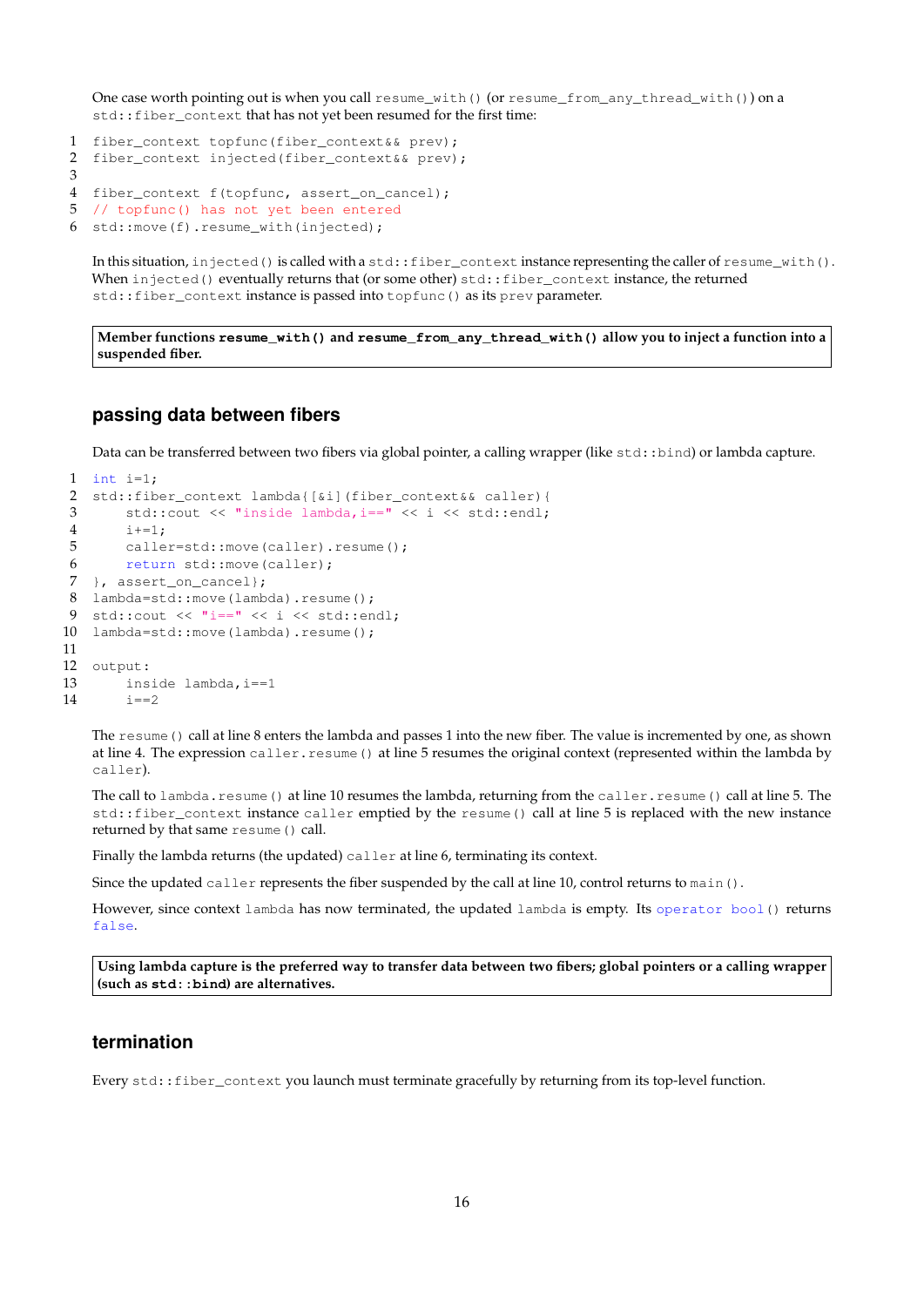When an explicitly-launched fiber's entry-function returns a non-empty std::fiber\_context instance, the running fiber is terminated. Control switches to the fiber indicated by the returned std::fiber\_context instance. The entryfunction may return (switch to) any reachable non-empty std::fiber\_context instance – it need not be the instance originally passed in, or an instance returned from any of the resume() family of methods.

*Calling* resume() means: "Please switch to the indicated fiber; I am suspending; please resume me later."

*Returning* a particular std::fiber\_context means: "Please switch to the indicated fiber; and by the way, I am done."

The cancellation-function / cancel() mechanism provides a way for consuming code to attempt to communicate to a suspended fiber the desire that it should terminate. The intention is that consuming code may call cancel() before destroying a std::fiber\_context instance that might not be empty, or is known not to be empty. Passing a cancellationfunction cancelfn() to a fiber's constructor, and subsequently calling cancel() on a std::fiber\_context instance representing that fiber, is equivalent to calling resume\_with(cancelfn).

The interaction between a cancellation-function and any particular fiber is the responsibility of consuming code. Use of cancel() does not guarantee that the subject fiber has in fact terminated. The  $std:$ : fiber\_context instance returned by cancel() is the same that would have been returned by the equivalent resume\_with() call.

Suppose we have a std::fiber\_context instance f1 representing suspended fiber F. The running fiber M calls f1.cancel(), which returns another std::fiber\_context instance f2.

f2 has various possible values.

- f2 might be empty. This might mean that fiber F did in fact terminate.
- Alternatively, it might mean that fiber F, instead of terminating, resumed fiber G, which terminated by resuming fiber M.
- Or fiber F might have terminated by resuming fiber G, which might have terminated by resuming fiber M.
- In other words, if  $E2$  is empty, fiber M cannot know the present state of fiber F.
- f2 might not be empty. That might mean that fiber F did not terminate before resuming fiber M. f2 would represent fiber F.
- Or it might mean that fiber F terminated by resuming fiber G, which might have resumed fiber M. f2 would represent fiber G.
- Or it might mean that fiber F, instead of terminating, resumed fiber G, which resumed fiber M. f2 would (again) represent fiber G.
- In other words, if f2 is not empty, fiber M cannot know the present state of fiber F.

The launch() function introduced in [code common to examples in this paper](#page-2-2) illustrates a possible way to use the cancellation-function / cancel() mechanism.

## <span id="page-16-0"></span>**exceptions**

If an uncaught exception escapes from a fiber's entry-function, std::terminate is called.

## <span id="page-16-1"></span>**std::fiber\_context as building block for higher-level frameworks**

A low-level API enables a rich set of higher-level frameworks that provide specific syntaxes/semantics suitable for specific domains. As an example, the following frameworks are based on the low-level fiber switching API of *[Boost.Context](http://www.boost.org/doc/libs/release/libs/context/doc/html/index.html)*[22](#page-28-8) (which implements the API proposed here).

#### *[Boost.Coroutine2](http://www.boost.org/doc/libs/release/libs/coroutine2/doc/html/index.html)***<sup>[23](#page-28-9)</sup> implements asymmetric coroutines** coroutine<>::push\_type and

coroutine<>::pull\_type, providing a unidirectional transfer of data. These stackful coroutines are only used in pairs. When coroutine<>::push\_type is explicitly instantiated, coroutine<>::pull\_type is synthesized and passed as parameter into the coroutine function. In the example below, coroutine<>::push\_type (variable writer) provides the resume operation, while coroutine<>::pull\_type (variable in) represents the suspend operation. Inside the lambda,in.get() pulls strings provided by coroutine<>::push\_type's output iterator support.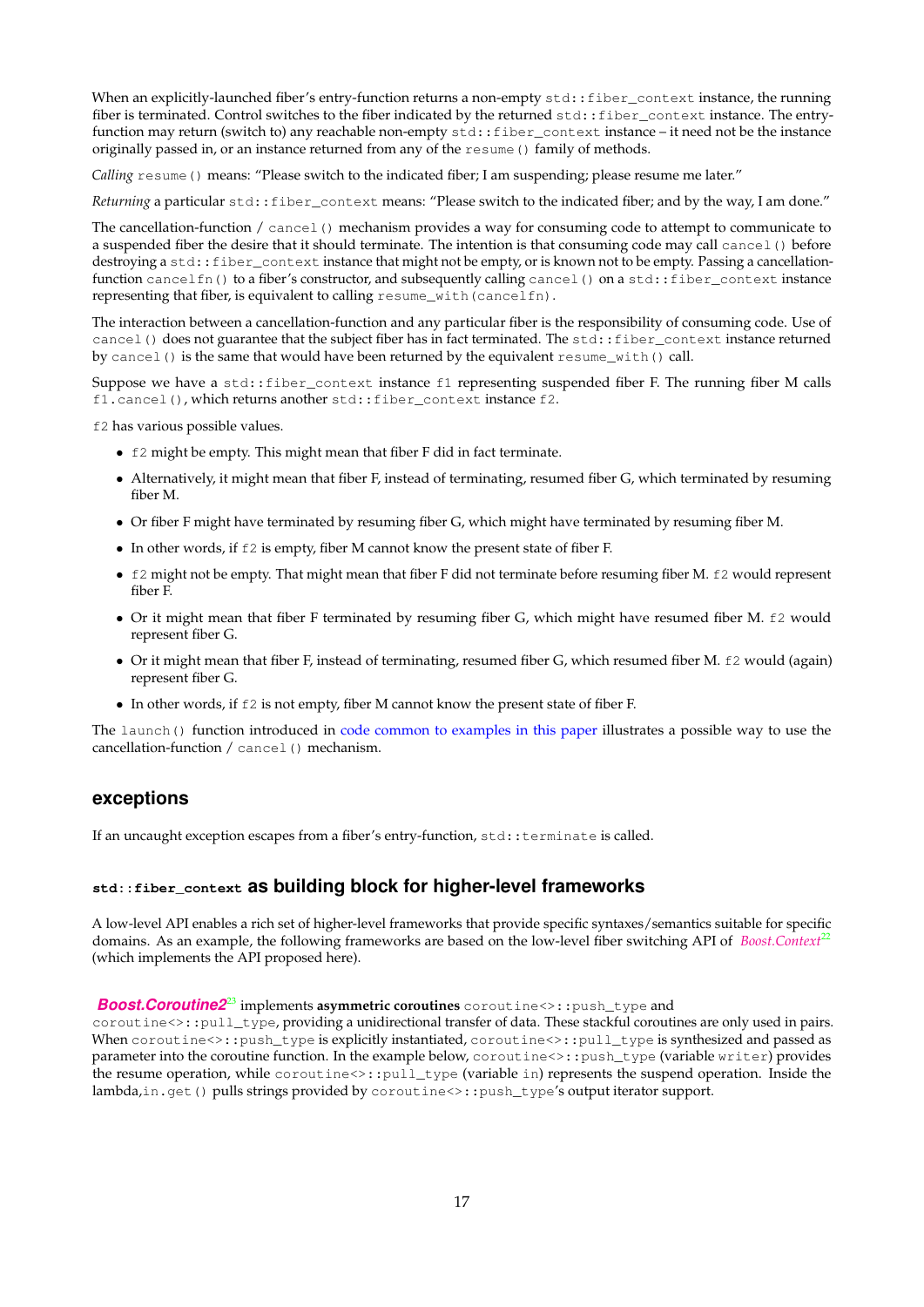```
struct FinalEOL{ ~FinalEOL(){ std::cout << std::endl; } };
std::vector<std::string> words{
    "peas", "porridge", "hot", "peas",
    "porridge", "cold", "peas", "porridge",
    "in", "the", "pot", "nine",
    "days", "old" };
int num=5,width=15;
boost::coroutines2::coroutine<std::string>::push_type writer{
    [&](boost::coroutines2::coroutine<std::string>::pull_type& in){
        FinalEOL eol;
        for (i; j) {
            for (int i=0; i<num; ++i){
                if (!in){
                    return;
                }
                std::cout << std::setw(width) << in.get();
                in();
            }
            std::cout << std::endl;
        }
    }};
std::copy(std::begin(words), std::end(words), std::begin(writer));
```
**[Synca](https://github.com/gridem/Synca)**<sup>[31](#page-28-10)</sup> (by Grigory Demchenko) is a small, efficient library to perform asynchronous operations using source code that resembles synchronous operations. The main features are a **GO-like** syntax, support for transferring execution context explicitly between different thread pools or schedulers (portals/teleports) and asynchronous network support.

```
int fibo(int v){
    if (v<2) return v;
    int v1,v2;
    Waiter()
        .go([v, \& v1]{ v1=fibo(v-1); })
        .go([v, \& v2]{ v2=fibo(v-2); })
        .wait():
    return v1+v2;
}
```
The code itself looks like synchronous invocations while internally it uses asynchronous scheduling.

**[Boost.Fiber](http://www.boost.org/doc/libs/release/libs/fiber/doc/html/index.html)**<sup>[24](#page-28-7)</sup> implements **user-land threads** and combines fibers with schedulers (the scheduler algorithm is a customization point). The API is modelled after the std::thread API and contains objects such as future, mutex, condition\_variable ...

```
boost::fibers::unbuffered_channel<unsigned int> chan;
boost::fibers::fiber f1{[&chan]{
   chan.push(1);
   chan.push(1);
   chan.push(2);
   chan.push(3);
   chan.push(5);
   chan.push(8);
   chan.push(12);
   chan.close();
}};
boost::fibers::fiber f2{[&chan]{
    for (unsigned int value: chan) {
        std::cout << value << " ";
    }
    std::cout << std::endl;
}};
```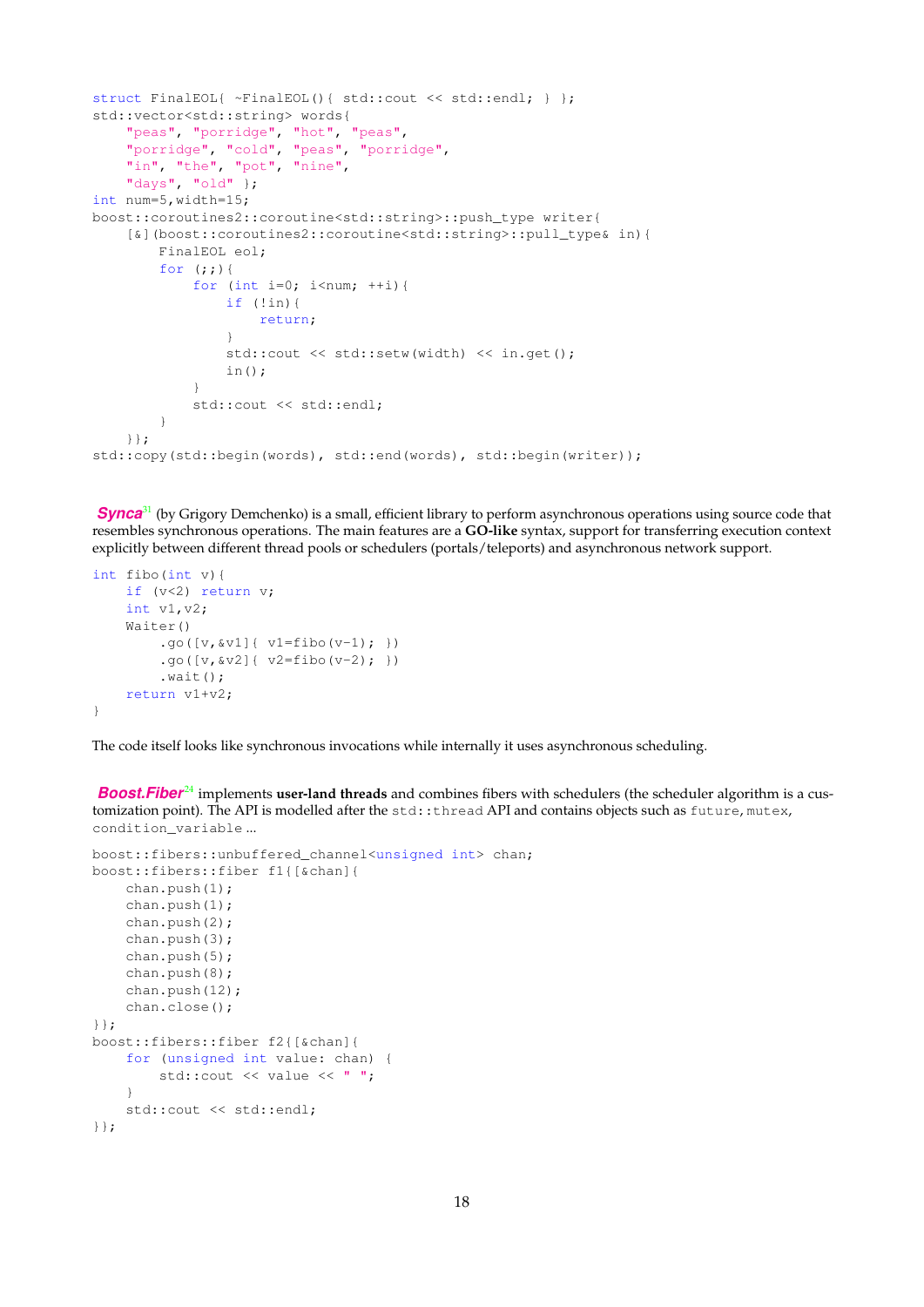fl.join(); f2.join();

**Facebook's** *[folly::fibers](https://github.com/facebook/folly/tree/master/folly/fibers)<sup>[27](#page-28-11)</sup> is an asynchronous C++ framework using user-land threads for parallelism. In contrast to [Boost.Fiber](http://www.boost.org/doc/libs/release/libs/fiber/doc/html/index.html)*, *[folly::fibers](https://github.com/facebook/folly/tree/master/folly/fibers)* exposes the scheduler and permits integration with various event dispatching libraries.

```
folly::EventBase ev_base;
auto& fiber_manager=folly::fibers::getFiberManager(ev_base);
folly::fibers::Baton baton;
fiber_manager.addTask([&]{
        std::cout << "task 1: start" << std::endl;
        baton.wait();
        std::cout << "task 1: after baton.wait()" << std::endl;
});
fiber_manager.addTask([&]{
        std::cout << "task 2: start" << std::endl;
        baton.post();
        std::cout << "task 2: after baton.post()" << std::endl;
});
ev_base.loop();
```
*[folly::fibers](https://github.com/facebook/folly/tree/master/folly/fibers)* is used in many critical applications at Facebook for instance in *[mcrouter](https://code.facebook.com/posts/296442737213493/introducing-mcrouter-a-memcached-protocol-router-for-scaling-memcached-deployments)*<sup>[25](#page-28-12)</sup> and some other Facebook services/libraries like ServiceRouter (routing framework for *[Thrift](https://github.com/facebook/fbthrift)<sup>[26](#page-28-13)</sup>*), Node API (graph ORM API for graph databases) ...

**Bloomberg's** *[quantum](https://github.com/bloomberg/quantum)*[28](#page-28-14) is a full-featured and powerful C++ framework that allows users to dispatch units of work (a.k.a. tasks) as coroutines and execute them concurrently using the 'reactor' pattern. Its main features are support for streaming futures which allows faster processing of large data sets, task prioritization, fast pre-allocated memory pools and parallel forEach and mapReduce functions.

```
// Define a coroutine
int getDummyValue(Bloomberg::quantum::CoroContext<int>::Ptr ctx) {
   int value;
   ... //do some work
   ctx->yield(); //be nice and let other coroutines run (optional cooperation)
   ... //do more work and calculate 'value'
   return ctx->set(value);
}
// Create a dispatcher
Bloomberg::quantum::Dispatcher dispatcher;
// Dispatch a work item to do some work and return a value
int result = dispatcher.post(getDummyValue)->get();
```
*[quantum](https://github.com/bloomberg/quantum)* is used in large projects at Bloomberg.

Habanero Extreme Scale Software Research Project<sup>[29](#page-28-15)</sup> provides a task-based parallel programming model via its *[HClib](https://github.com/habanero-rice/hclib)*. [30](#page-28-16) The runtime provides work-stealing, async-finish,[∗](#page-18-1) parallel-for and future-promise parallel programming patterns. The library is not an exascale programming system itself, but it manages intra-node resources and schedules components within an exascale programming system.

<span id="page-18-0"></span>**Intel's** *[TBB](https://github.com/intel/tbb)*[32](#page-28-17) internally uses fibers for long running jobs[†](#page-18-2) as reported by Intel.

**As shown in this section a low-level API can act as building block for a rich set of high-level frameworks designed for specific application domains that require different aspects of design, semantics and syntax.**

<span id="page-18-1"></span><sup>∗</sup>async-finish is a variant of the fork-join model. While a task might fork a group of child tasks, the child tasks might fork even more tasks. All tasks can potentially run in parallel with each other. The model allows a parent task to selectively join a subset of child tasks.

<span id="page-18-2"></span><sup>†</sup>because of the requirement to support a broad range of architectures [swapcontext\(\)](https://github.com/intel/tbb/blob/tbb_2020/src/tbb/co_context.h#L190) was used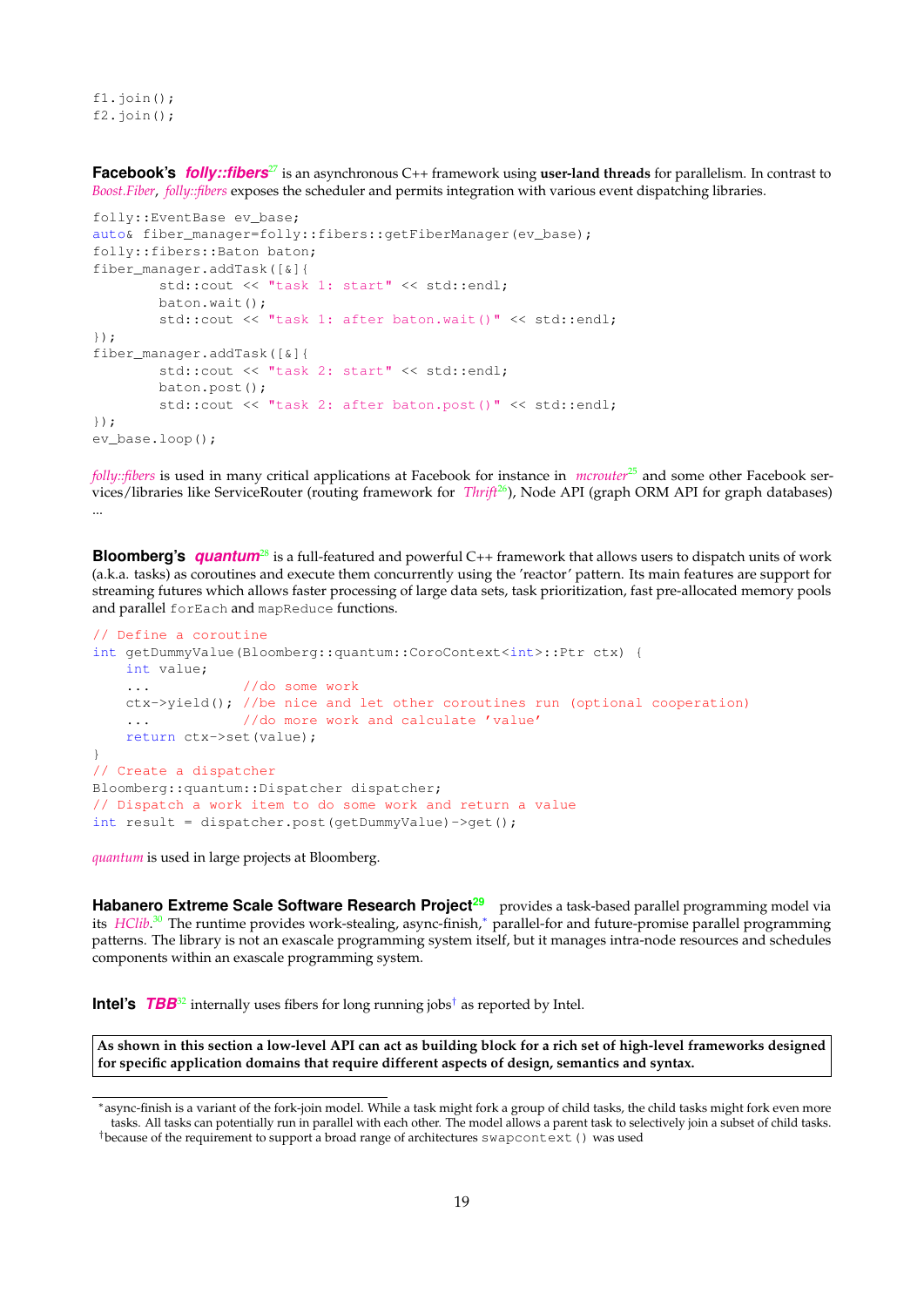## **interaction with STL algorithms**

In the following example STL algorithm std: generate and fiber g generate a sequence of Fibonacci numbers and store them into std::vector v.

```
int a;
autocancel consumer, generator;
generator = launch([&a,&consumer,&generator](std::fiber_context&& m){
   a=0:
    int b=1;
    for(j;))generator.resume(consumer);
        int next=a+b;
        a=b;
       b=next;
    }
    return std::move(m);
});
consumer = launch([&a,&consumer,&generator](std::fiber_context&& m){
    std::vector<int> v(10);
    std::generate(v.begin(), v.end(), [&a, &generator]() mutable {
       consumer.resume(generator);
       return a;
   });
    std::cout << "v: ";
    for (auto i: v) {
        std::cout << i << " ";
    }
    std::cout << "\n";
    return std::move(m);
});
consumer.resume();
output: v: 0 1 1 2 3 5 8 13 21 34
```
<span id="page-19-0"></span>**The proposed fiber API does not require modifications of the STL and can be used together with existing STL algorithms.**

## **possible implementation strategies**

**This proposal does N O T seek to standardize any particular implementation or impose any specific calling convention!**

Modern **micro-processors** are **register machines**; the content of processor registers represents the execution context of the program at a given point in time.

**Operating systems** maintain for each process all relevant data (execution context, other hardware registers etc.) in the process table. The operating system's **CPU scheduler** periodically suspends and resumes processes in order to share CPU time between multiple processes. When a process is suspended, its execution context (processor registers, instruction pointer, stack pointer, ...) is stored in the associated process table entry. On resumption, the CPU scheduler loads the execution context into the CPU and the process continues execution.

The CPU scheduler does a **full context switch**. Besides preserving the execution context (complete CPU state), the cache must be invalidated and the memory map modified.

A kernel-level context switch is several orders of magnitude slower than a context switch at user-level.<sup>[6](#page-28-18)</sup>

**hypothetical fiber preserving complete CPU state** This strategy tries to preserve the complete CPU state, e.g. all CPU registers. This requires that the implementation identifies the concrete micro-processor type and supported processor features. For instance the x86-architecture has several flavours of extensions such as MMX, SSE1-4, AVX1-2, AVX-512.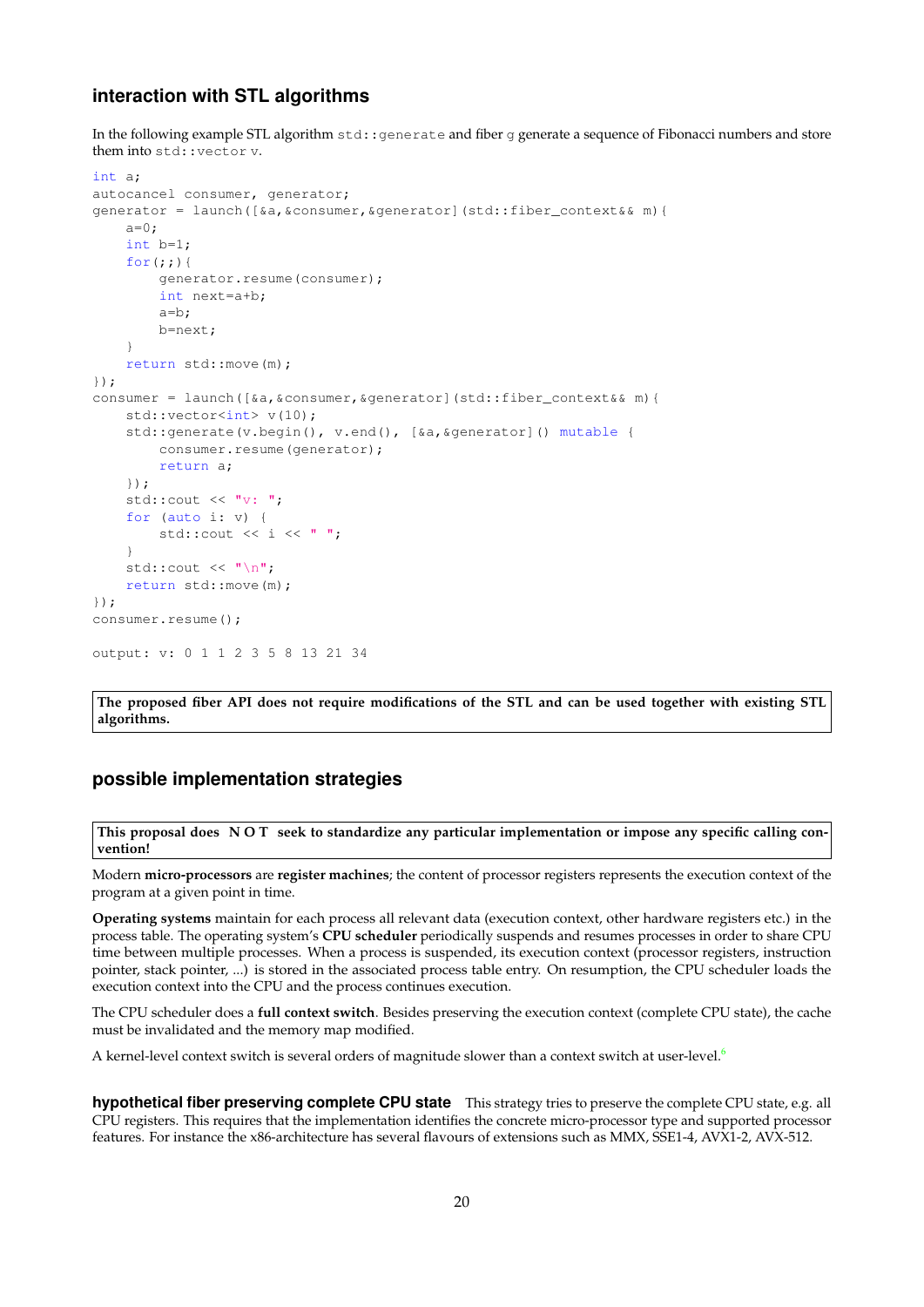Depending on the detected processor features, implementations of certain functionality must be switched on or off. The CPU scheduler in the operating system uses such information for context switching between processes.

A fiber implementation using this strategy requires such a detection mechanism too (equivalent to swapper/system\_32() in the Linux kernel).

Aside from the complexity of such detection mechanisms, preserving the complete CPU state for each fiber switch is expensive.

**A context switch facility that preserves the complete CPU state like an operating system is possible but impractical for user-land.**

<span id="page-20-2"></span>**fiber switch using the calling convention** For std::fiber\_context, not all registers need be preserved because the context switch is effected by a visible function call. It need not be completely transparent like an operating-system context switch; it only needs to be as transparent as a call to any other function. The calling convention – the part of the ABI that specifies how a function's arguments and return values are passed – determines which subset of micro-processor registers must be preserved by the called subroutine.

The **calling convention**[21](#page-28-19) of **SYSV ABI** for **x86\_64** architecture determines that general purpose registers R12, R13, R14, R15, RBX and RBP must be preserved by the sub-routine - the first arguments are passed to functions via RDI, RSI, RDX, RCX, R8 and R9 and return values are stored in RAX, RDX.

So on that platform, the resume() implementation preserves the **general purpose registers** (R12-R15, RBX and RBP) specified by the calling convention. In addition, the **stack pointer** and **instruction pointer** are preserved and exchanged too – thus, from the point of view of calling code, resume() behaves like an ordinary function call.

In other words, resume() acts on the level of a simple function invocation – with the same performance characteristics (in terms of CPU cycles).

This technique is used in *[Boost.Context](http://www.boost.org/doc/libs/release/libs/context/doc/html/index.html)*<sup>[22](#page-28-8)</sup> which acts as building block for (e.g.) *[folly::fibers](https://github.com/facebook/folly/tree/master/folly/fibers)* and *[quantum](https://github.com/bloomberg/quantum)*; see section std::fiber\_context [as building block for higher-level frameworks.](#page-16-1)

**in-place substitution at compile time** During code generation, a compiler-based implementation could inject the assembler code responsible for the fiber switch directly into each function that calls resume(). That would save an extra indirection (JMP + PUSH/MOV of certain registers used to invoke resume()).

<span id="page-20-0"></span>**CPU state on the stack** Because each fiber must preserve CPU registers at suspension and load those registers at resumption, some storage is required.

Instead of allocating extra memory for each fiber, an implementation can use the stack by simply advancing the stack pointer at suspension and pushing the CPU registers (CPU state) onto the stack owned by the suspending fiber. When the fiber is resumed, the values are popped from the stack and loaded into the appropriate registers.

This strategy works because only a running fiber creates new stack frames (moving the stack pointer). While a fiber is suspended, it is safe to keep the CPU state on its stack.

Using the stack as storage for the CPU state has the additional advantage that std::fiber\_context must only contain a pointer to the stack location: its memory footprint can be that of a pointer.

Section [synthesizing the suspended fiber](#page-9-2) describes how global variables are avoided by synthesizing a std::fiber\_context from the active fiber (execution context) and passing this synthesized std::fiber\_context (representing the now-suspended fiber) into the resumed fiber. Using the stack as storage makes this mechanism very easy to implement.<sup>[∗](#page-20-1)</sup> Inside resume() the code pushes the relevant CPU registers onto the stack, and from the resulting stack address creates a new std::fiber\_context. This instance is then passed (or returned) into the resumed fiber (see [synthesizing the suspended](#page-9-2) [fiber\)](#page-9-2).

**Using the active fiber's stack as storage for the CPU state is efficient because no additional allocations or deallocations are required.**

<span id="page-20-1"></span><sup>∗</sup>The implementation of *[Boost.Context](http://www.boost.org/doc/libs/release/libs/context/doc/html/index.html)*[22](#page-28-8) utilizes this technique.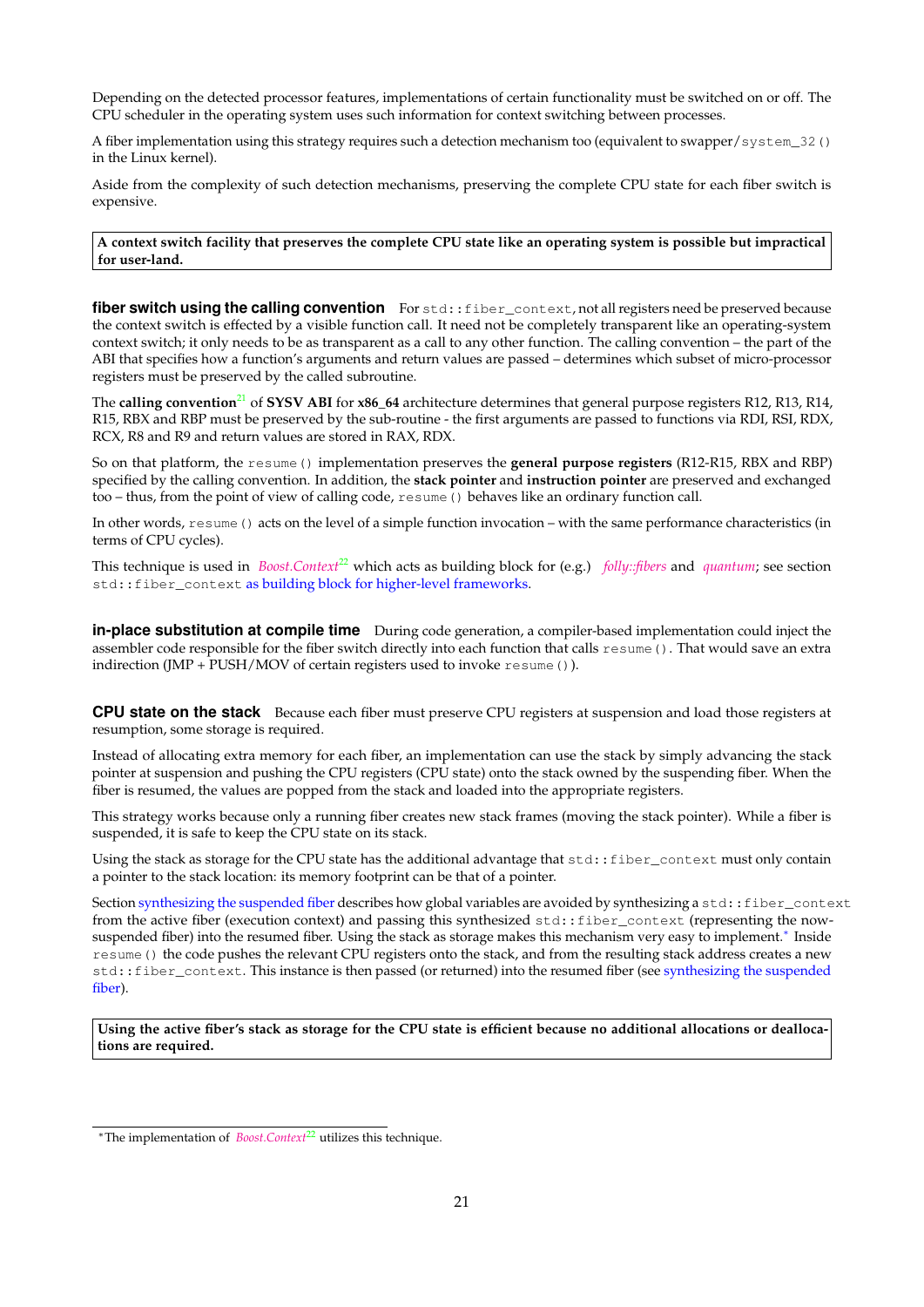## <span id="page-21-0"></span>**fiber switch on architectures with register window**

The implementation of fiber switch is possible – many libc implementations still provide the ucontext-API (swapcontext() and related functions)<sup>\*</sup> for architectures using a register window (such as SPARC). The implementation of swapcontext() could be used as blueprint for a fiber implementation.

## <span id="page-21-1"></span>**how fast is a fiber switch**

A fiber switch takes 11 CPU cycles on a *x86\_64-Linux* system[†](#page-21-6) using an implementation based on the strategy described in [fiber switch using the calling convention](#page-20-2) (implemented in *[Boost.Context](http://www.boost.org/doc/libs/release/libs/context/doc/html/index.html)*, [22](#page-28-8) branch *fiber*).

## <span id="page-21-2"></span>**interaction with accelerators**

For many core devices several programming models, such as OpenACC, CUDA, OpenCL etc., have been developed targeting **host-directed** execution using an attached or integrated accelerator. The CPU executes the main program while controlling the activity of the accelerator. Accelerator devices typically provide capabilities for efficient vector processing[‡](#page-21-7) . Usually the host-directed execution uses **computation offloading** that permits executing computationally intensive work on a separate device (accelerator).[4](#page-28-20)

For instance CUDA devices use a **command buffer** to establish communication between host and device. The host puts commands (op-codes) into the command buffer and the device processes them **asynchronously**. [5](#page-28-21)

It is obvious that a fiber switch does **not** interact with **host-directed device-offloading**. A fiber switch works like a function call (see [fiber switch using the calling convention\)](#page-20-2).

## <span id="page-21-3"></span>**multi-threading environment**

Any thread in a program may be shared by multiple fibers.

A newly-instantiated fiber is not yet associated with any thread. However, once a fiber has been resumed the first time by some thread, it must thereafter be resumed only by that same thread.

There could potentially be Undefined Behavior if:

- a function running on a fiber references thread\_local variables
- the compiler/runtime implementation caches a pointer to thread local storage in that function's stack frame
- that fiber is suspended, and
- the suspended fiber is resumed on a different thread.

The cached TLS pointer is now pointing to storage belonging to some other thread. If the original thread terminates before the new thread, the cached TLS pointer is now dangling.

For this reason, it is forbidden to resume a fiber on any thread other than the one on which it was first resumed.

## <span id="page-21-4"></span>**acknowledgments**

The authors would like to thank Andrii Grynenko, Detlef Vollmann, Geoffrey Romer, Grigory Demchenko, Lee Howes, David Hollman, Eric Fiselier and Yedidya Feldblum.

<span id="page-21-5"></span><sup>∗</sup>ucontext was removed from POSIX standard by POSIX.1-2008

<span id="page-21-6"></span><sup>†</sup> Intel XEON E5 2620v4 2.2GHz

<span id="page-21-7"></span><sup>‡</sup>warp on CUDA devices, wavefront on AMD GPUs, 512-bit SIMD on Intel Xeon Phi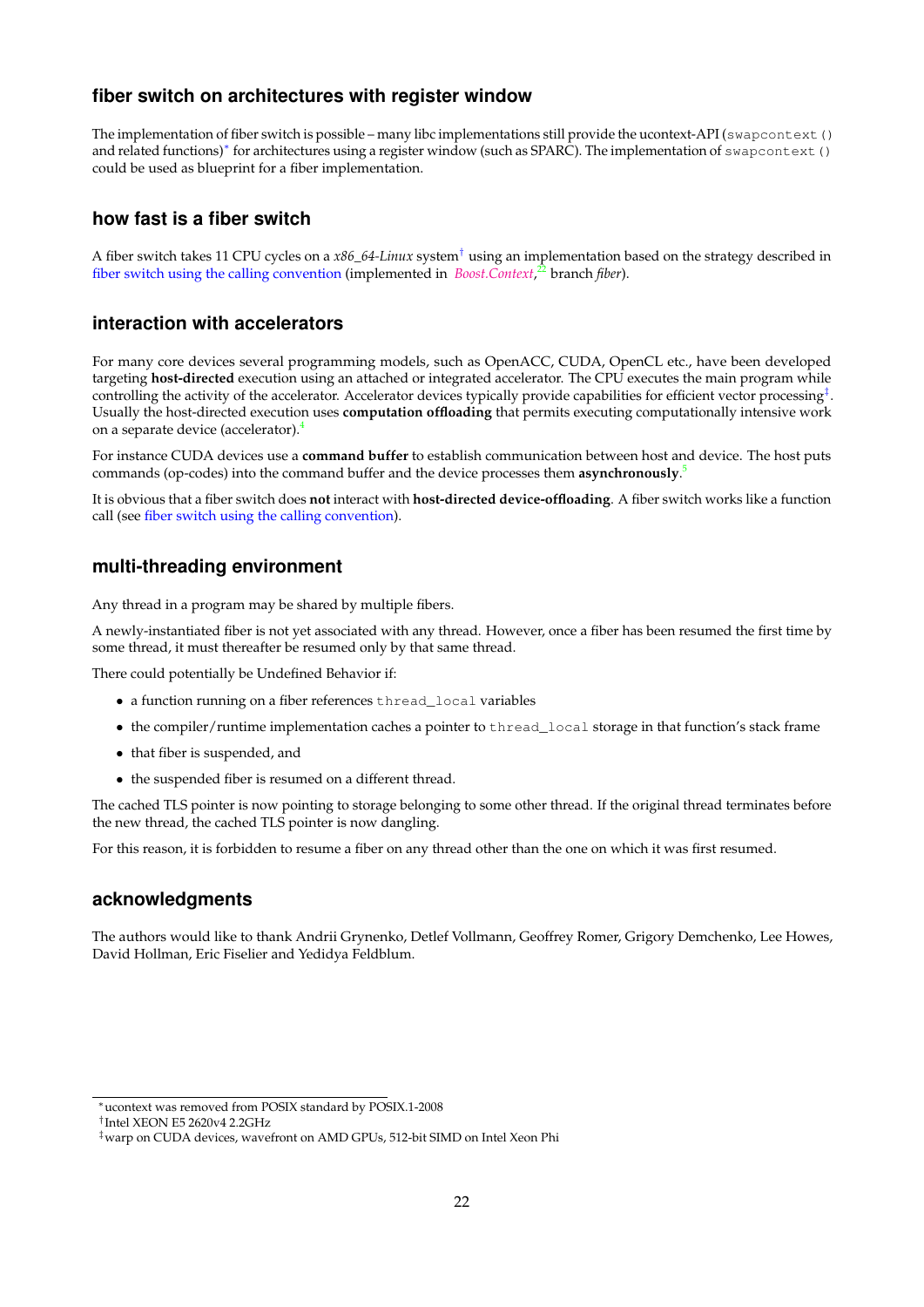## **API**

## <span id="page-22-0"></span>**33.7 Cooperative User-Mode Threads [fiber-context]**

The extensions proposed here support creation and activation of cooperative user-mode threads, here called *fibers*.

The term "user-mode" means that control can be passed from one fiber to another without entering the operating-system kernel.

The term "cooperative" means that typically multiple fibers share an underlying execution agent, for example a  $std$ :  $:t$ hread. On the underlying execution agent, only one fiber is running at any given time. Sharing that agent is explicit rather than pre-emptive. The running fiber *suspends* (or *yields*) to another fiber. This action *launches* a new fiber, or *resumes* a previously-suspended fiber.

Suspending the running fiber in order to resume (or launch) another is called *context switching*.

The term "thread" in "cooperative user-mode thread" means that even though a given fiber may suspend and later be resumed, it is logically a thread of execution as defined in [intro.multithread].

Launching a fiber logically creates a new function stack, which remains associated with that fiber throughout its lifetime. Calling functions on a particular fiber, and returning from them, is independent of function calls and returns on any other fiber.

Context switching can be effected by designating some other fiber's stack as current, in a manner appropriate to the existing implementation of function stacks.

## <span id="page-22-2"></span>**33.7.2 Empty vs. Non-Empty** *CONSERVITY CONSERVITY CONSERVITY CONSERVITY CONSERVITY CONSERVITY CONSERVITY CONSERVITY CONSERVITY CONSERVITY CONSERVITY CONSERVITY CONSERVITY*

A std::fiber\_context instance may be *empty* or *non-empty*. A default-constructed std::fiber\_context is empty. A moved-from std::fiber\_context is empty. A std::fiber\_context representing a suspended fiber is non-empty.

#### <span id="page-22-3"></span>**33.7.3 Explicit Fiber vs. Implicit Fiber [67] The context.implicit] [fiber-context.implicit]**

The default thread on which the program runs main() has an initial *default fiber* whose stack is the stack on which main() is entered. [*Note:* Thus, when main () instantiates a new std::fiber\_context, it becomes the second fiber in the program. *— end note*] Similarly, every explicitly-launched std::thread or std::jthread has an initial default fiber whose stack is the stack on which the function passed to std::thread or std::jthread's constructor is entered.

We use the phrase *explicit fiber* or *explicitly-launched fiber* to designate a fiber instantiated by user code; conversely, *implicit fiber* designates the default fiber on any thread. An implicit fiber's *owning thread* is the thread of which that fiber is the default fiber. An explicit fiber has no owning thread. Instead, when necessary, we speak of the thread on which a fiber was launched.

A fiber is explicitly instantiated by passing an *entry-function* to std::fiber\_context's constructor. This function is not entered until the first call to one of the fiber\_context::resume() family of methods.

When a fiber is first entered, a synthesized non-empty std::fiber\_context instance representing the newly-suspended previous fiber is passed as a parameter to its entry-function. Once entered, a fiber may suspend by calling one of the resume() family of methods on any available non-empty std::fiber\_context instance. When the suspended fiber is resumed, that method returns a synthesized std::fiber\_context instance representing the newly-suspended previous fiber.

The synthesized std::fiber\_context instance received in either of those ways might represent either an explicit fiber or an implicit fiber.

An explicit fiber terminates by returning from its entry-function. If the entry-function returns a non-empty std::fiber\_context instance, the fiber represented by that  $std::fiber\_context$  instance is resumed.

If the fiber's entry-function exits via an exception, std::terminate is called.

## <span id="page-22-1"></span>**33.7.1 General [fiber-context.general]**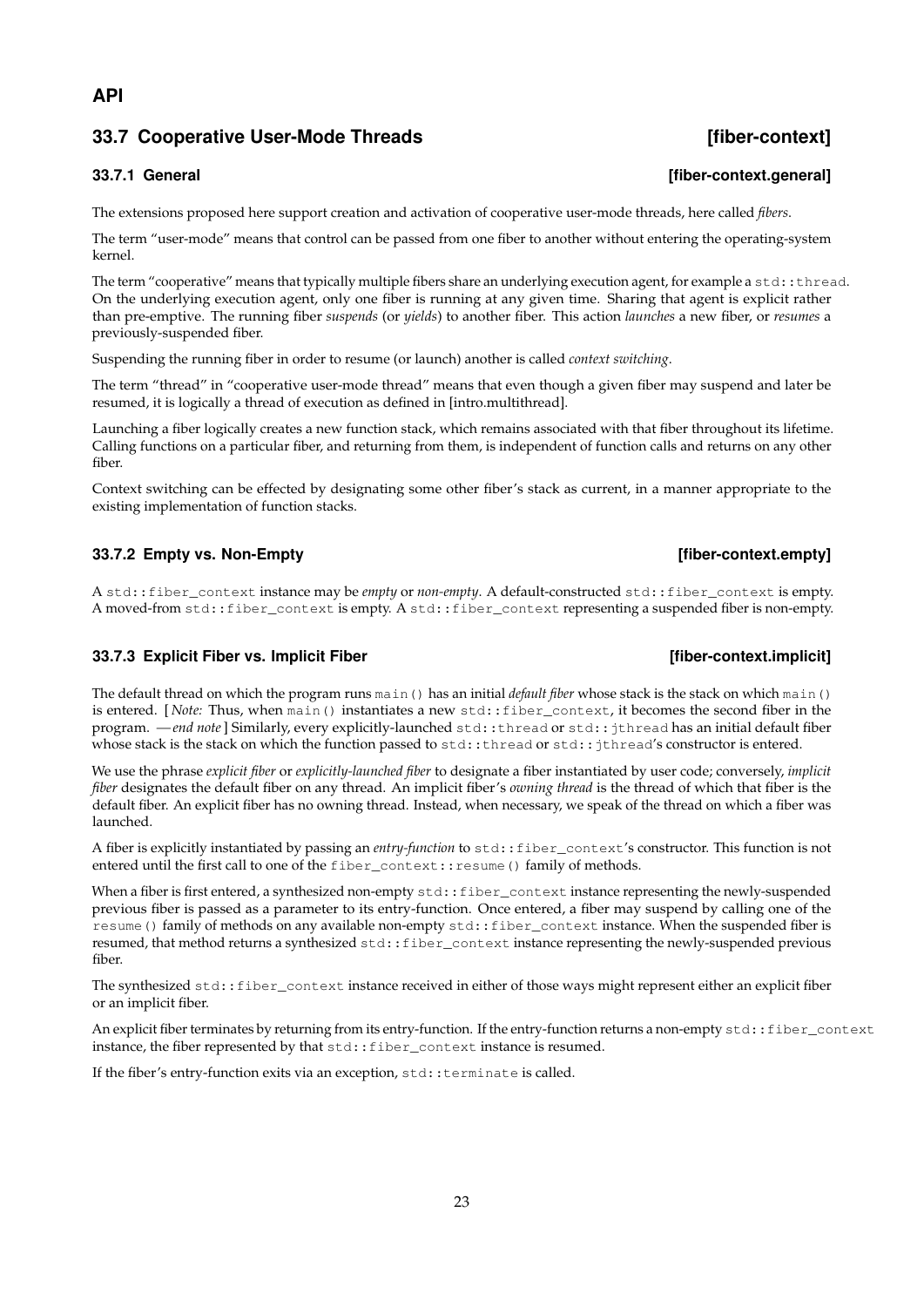#### <span id="page-23-0"></span>**33.7.4 Header <experimental/fiber\_context> synopsis [fiber-context.synopsis]**

```
#include <fiber_context>
#define __cpp_lib_experimental_fiber_context 202002
namespace std {
namespace experimental {
inline namespace concurrency_v2 {
class fiber_context;
} // namespace concurrency_v2
} // namespace experimental
} // namespace std
33.7.5 Class fiber_context [fiber-context.class]
namespace std {
namespace experimental {
inline namespace concurrency_v2 {
class fiber_context {
public:
   fiber_context() noexcept;
   template<typename Fn0, typename Fn1>
   explicit fiber_context(Fn0&& entry, Fn1&& cancel);
   ~fiber_context();
   fiber_context(fiber_context&& other) noexcept;
   fiber_context& operator=(fiber_context&& other) noexcept;
   fiber_context(const fiber_context& other) noexcept = delete;
   fiber_context& operator=(const fiber_context& other) noexcept = delete;
   fiber_context resume() &&;
   template<typename Fn>
   fiber_context resume_with(Fn&& fn) &&;
   fiber_context cancel() &&;
   bool can_resume() noexcept;
   explicit operator bool() const noexcept;
   bool empty() const noexcept;
   void swap(fiber_context& other) noexcept;
};
} // namespace concurrency_v2
} // namespace experimental
} // namespace std
```
#### <span id="page-23-2"></span>fiber context() noexcept ;

*Effects:*

**—** instantiates an empty std::fiber\_context.

*Ensures:*

**—** empty() returns true.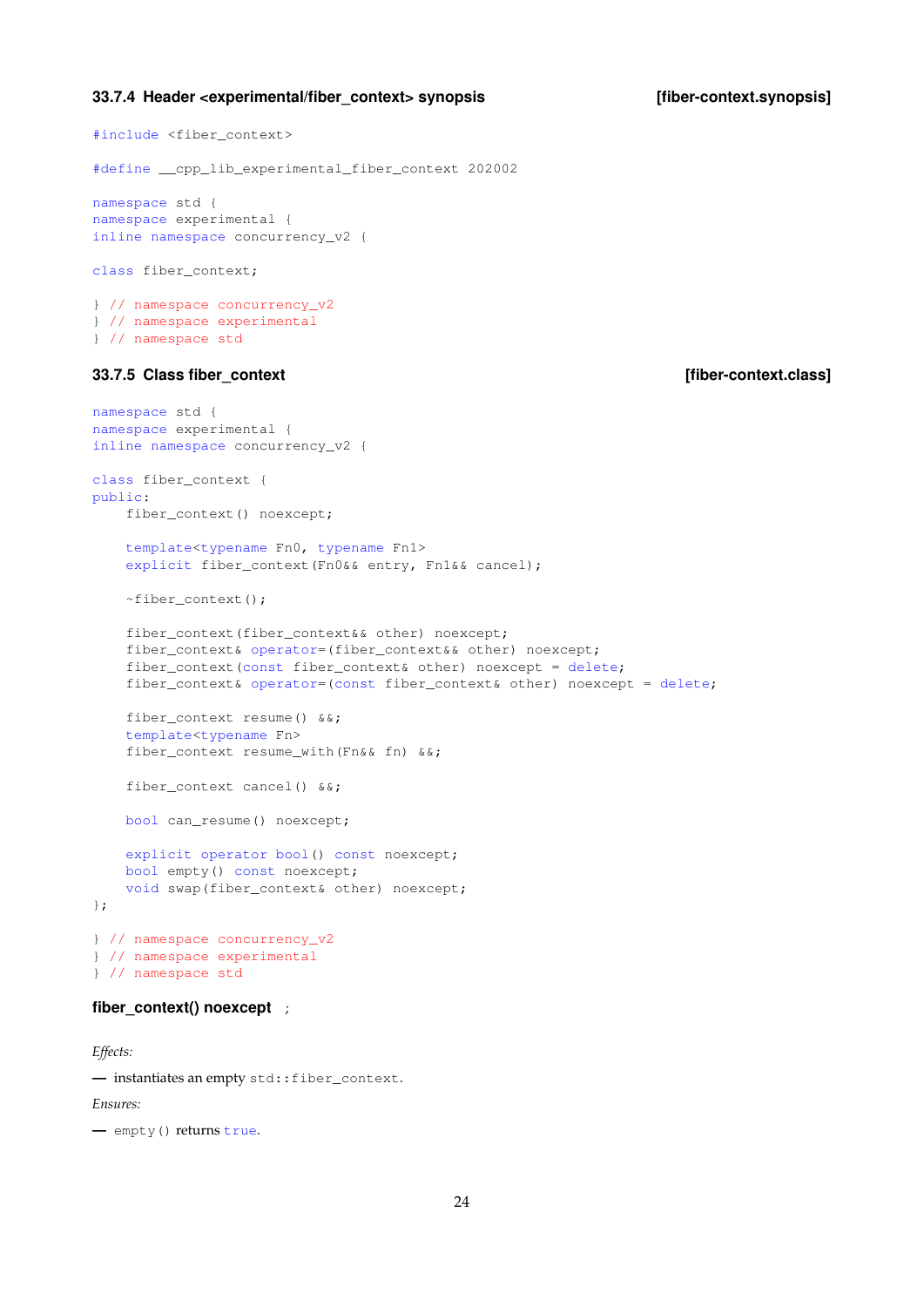## **template<typename Fn0, typename Fn1> explicit fiber\_context(Fn0&& entry, Fn1&& cancel)** ;

*Constraints:*

**—** This constructor template shall not participate in overload resolution unless Fn0 and Fn1 are *Lvalue-Invocable* [func.wrap.func] for the argument type std::fiber\_context&& and the return type std::fiber\_context. **Needs update to Invocable concept.**

*Effects:*

- **—** instantiates a std::fiber\_context representing a fiber suspended before entry to entry. [ *Note:* entry is entered only when resume() or resume\_with() is called. *— end note*]
- **—** The stack and any other necessary resources are created.
- **—** The *cancellation-function*cancel is cached for possible later use. [ *Note:* cancel is invoked by cancel() (q.v.). *— end note*]

*Throws:*

**—** Any exception resulting from failure to acquire necessary system resources.

#### **fiber\_context(fiber\_context&& other) noexcept** ;

*Effects:*

**—** moves underlying state from other to new std::fiber\_context

*Ensures:*

**—** empty() returns the value previously returned by other.empty()

**—** other.empty() returns true

#### **~fiber\_context()** ;

*Effects:*

**—** destroys a std::fiber\_context instance.

*Requires:*

**—** empty() returns true.

[*Note:* If a std::fiber\_context instance to be destroyed is not yet empty, an application must call cancel(), or otherwise convey to the suspended fiber the need to terminate voluntarily. *— end note*]

#### **fiber\_context& operator=(fiber\_context&& other) noexcept** ;

*Requires:*

**—** empty() returns true.

*Effects:*

**—** assigns the state of other to \*this

#### *Returns:*

**—** \*this

*Ensures:*

**—** empty() returns the value previously returned by other.empty()

**—** other.empty() returns true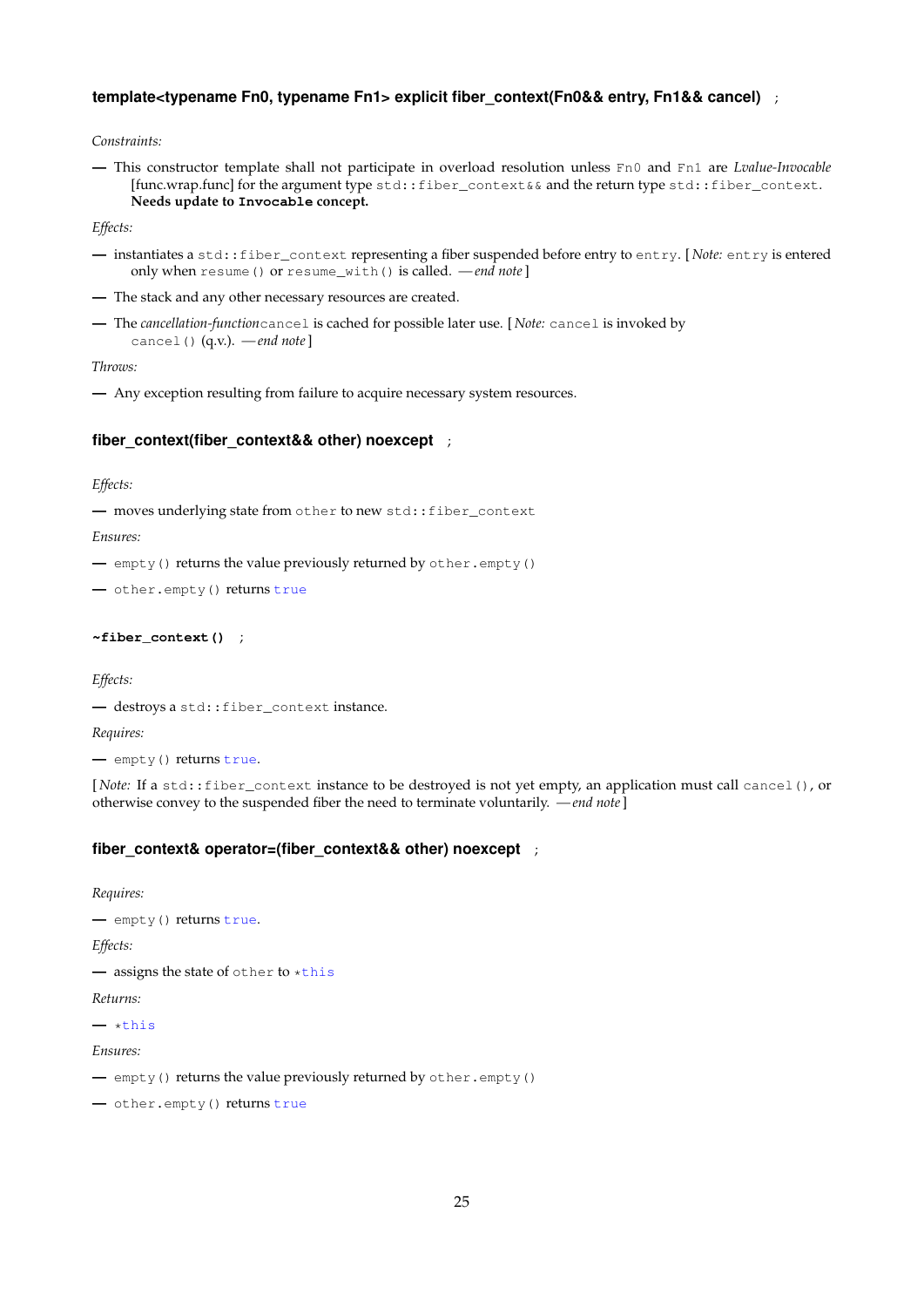#### **template<typename Fn> fiber context resume with(Fn&& fn) &&** ;

*Constraints:*

**—** This member function template shall not participate in overload resolution unless Fn is *Lvalue-Invocable* [func.wrap.func] for the argument type std::fiber\_context&& and the return type std::fiber\_context. **Needs update to Invocable concept.**

#### *Requires:*

**—** empty() returns false

**—** the calling thread is the same as the thread on which the fiber represented by \*this was first resumed

*Effects:*

- **—** Saves the execution context of the calling fiber.
- **—** Suspends the calling fiber.
- **—** Let caller be a synthesized std::fiber\_context instance representing the suspended caller.
- **—** Resumes the fiber represented by \*this.
- **—** Restores the execution context of the resumed fiber.
- **—** Evaluates fn(caller) on the newly-resumed fiber. Let returned be the std::fiber\_context instance returned by fn. [ *Note:* returned may or may not be the same as caller. *— end note*] [ *Note:* returned may be empty. *— end note*]
- **—** If the fiber represented by \*this has not previously been entered, passes returned to its entry-function.
- **—** Otherwise, the fiber represented by \*this previously suspended itself by calling one of resume() or resume\_with(). Returns returned from whichever of the resume functions was called.

*Remarks:*

```
— A newly constructed but not yet resumed fiber may be resumed by any thread.
```
*Returns:*

fiber\_context on resumption, resume\_with() returns a std::fiber\_context representing the immediately preceding fiber: the fiber that resumed this one, thereby suspending itself

#### *Throws:*

**—** Any exception thrown by evaluating the fn parameter passed to some other fiber's future call to resume\_with() on a std::fiber\_context instance representing this suspended call to resume\_with().

*Ensures:*

**—** empty() returns true

[ *Note:* The returned fiber\_context indicates via empty() whether the previous active fiber has terminated (returned from entry-function). *— end note*]

[*Note:* resume() or resume\_with() empties the instance on which it is called. In order to express the state change explicitly, these methods are rvalue-reference qualified. For this reason, no non-empty std::fiber\_context instance ever represents the currently-running fiber. *— end note*]

#### **fiber\_context resume() &&** ;

```
Effects: Equivalent to:
resume_with([](fiber_context&& caller){ return std::move(caller); })
```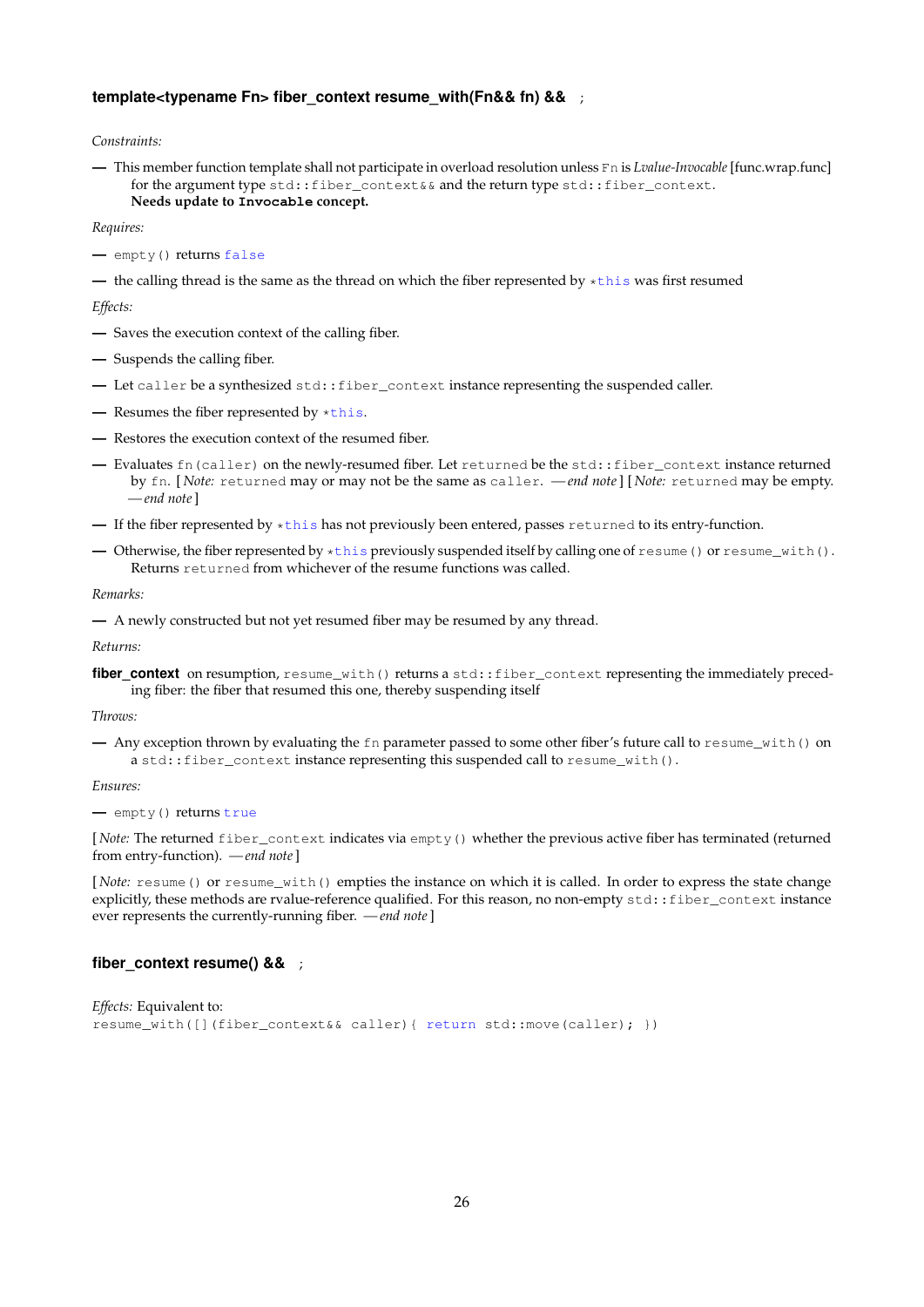## **fiber\_context cancel() &&** ;

*Requires:*

- **—** empty() returns true, or
- **—** the fiber represented by \*this is explicit
- **—** the calling thread is the same as the thread on which the fiber represented by \*this was first resumed

*Effects:*

- **—** If empty() returns true, returns an empty std::fiber\_context instance.
- **—** Otherwise, equivalent to:
	- return resume\_with(cancelfn);

where cancelfn is the cancellation-function passed to the constructor of \*this. [ *Note:* If the immediately preceding fiber resumed this one by terminating itself, the returned std::fiber\_context will be empty. Otherwise, depending on the interaction of the cancellation-function and the code on the fiber represented by \*this, it may or may not represent the fiber originally represented by \*this at entry to cancel\_from\_any\_thread(). *— end note*]

[*Note:* The cancellation-function cancelfn may throw an exception, or set some state visible to the functions on that fiber. *— end note*]

[*Note:* The requirement that, if non-empty, the fiber represented by \*this must be explicit is due to the fact that an implicit fiber was not constructed using the std: : fiber context constructor and thus has no cancellation-function. For an implicit fiber, one must instead call resume\_with(cancelfn), where cancelfn is the desired cancellation-function. *— end note*]

### **bool can resume() noexcept** ;

*Returns:*

**—** false if \*this is empty, or if the calling thread is not the same as the thread on which the fiber represented by \*this was first resumed.

[*Note:* When can\_resume() returns true, the std::fiber\_context instance may be resumed by resume() or resume\_with(). *— end note*]

*Remarks:*

**—** can\_resume() must not be called concurrently from multiple threads.

[*Note:* can\_resume() is not marked const because in at least one implementation, it requires an internal context switch. However, the stack operations are effectively read-only. *— end note*]

## **bool empty() const noexcept** ;

*Returns:*

**—** false if \*this represents a fiber of execution, true otherwise.

[*Note:* Regardless of the number of std::fiber\_context declarations, exactly one std::fiber\_context instance represents each suspended fiber. *— end note*]

#### **explicit operator bool() const noexcept** ;

**—** Equivalent to (! empty())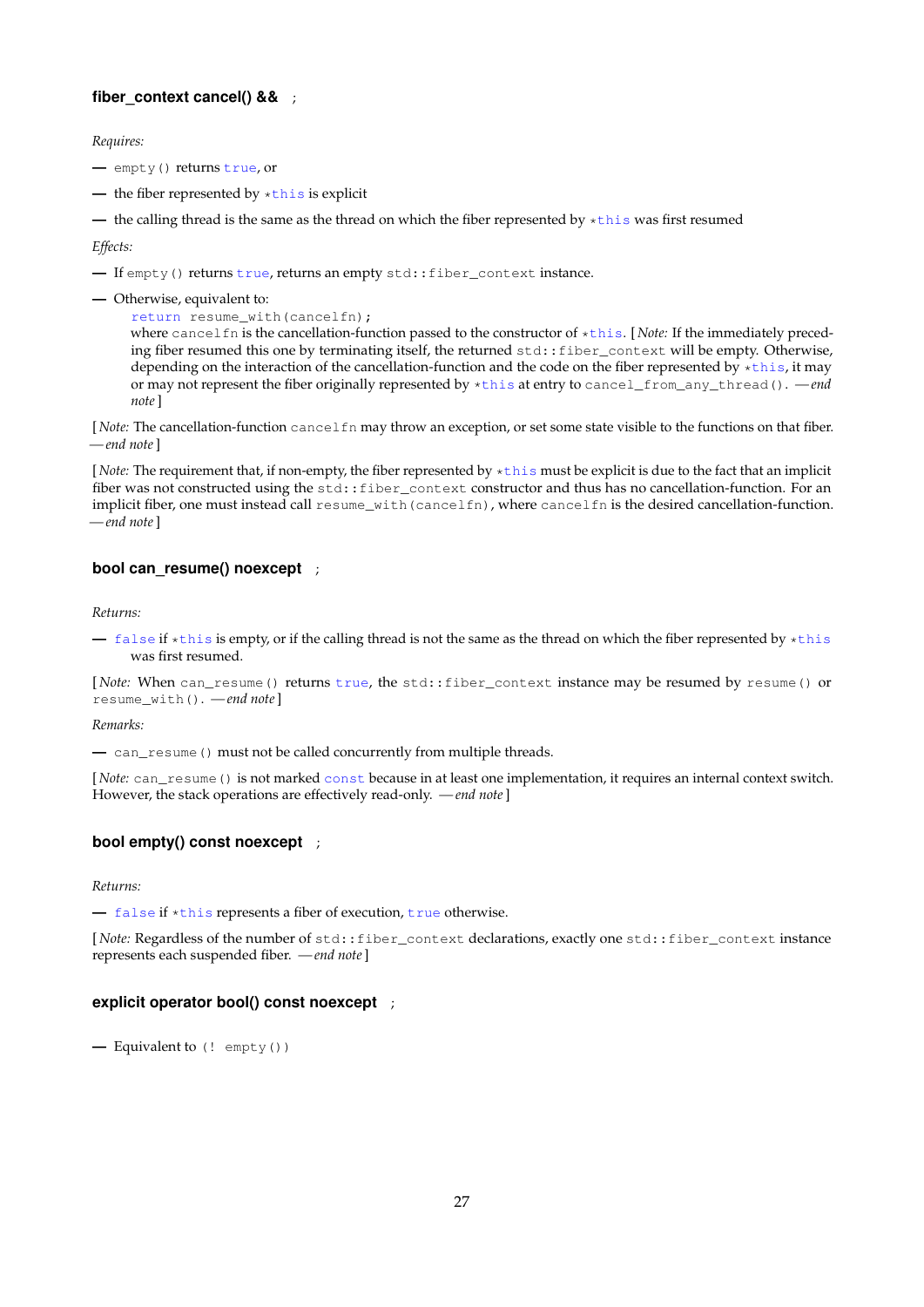# <span id="page-27-0"></span>**void swap(fiber\_context& other) noexcept** ;

*Effects:*

**—** Exchanges the state of \*this with other.